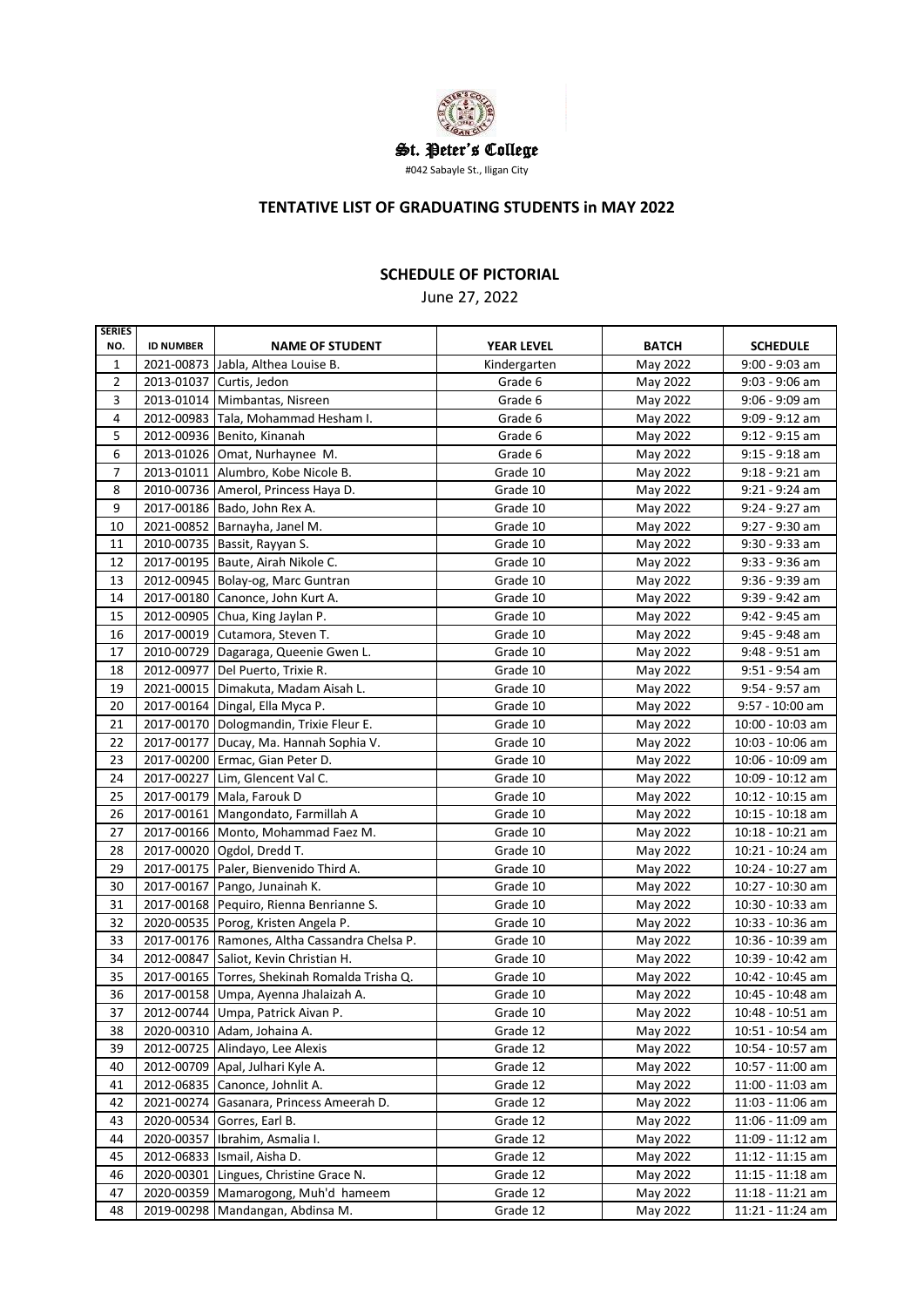| 49 | 2012-06862 Mangondaya, Jamel    | Grade 12 | May 2022 | 11:24 - 11:27 am   |
|----|---------------------------------|----------|----------|--------------------|
| 50 | 2020-00502 Ote, Rahim Ontong    | Grade 12 | May 2022 | 11:27 - 11:30 am   |
| 51 | 2012-06805 Pasague, Cherry Love | Grade 12 | May 2022 | 11:30 - 11:33 am   |
| 52 | 2021-00545 Sarip, Paisa C.      | Grade 12 | May 2022 | 11:33 - 11:36 am   |
| 53 | 2020-00362 Udang, Rezel L.      | Grade 12 | May 2022 | $11:36 - 11:39$ am |

June 27, 2022

| <b>SERIES</b>  |                  |                                 |                         |                  |                  |
|----------------|------------------|---------------------------------|-------------------------|------------------|------------------|
| NO.            | <b>ID NUMBER</b> | <b>NAME OF STUDENT</b>          | <b>COURSE AND MAJOR</b> | <b>BATCH</b>     | <b>SCHEDULE</b>  |
| 1              | 19-0005          | Lamping, Rainah M.              | Financial-Mgnt          | <b>JULY 2021</b> | 1:00 - 1:03 pm   |
| $\overline{2}$ | 17-0731          | Ruflo, Cristille Pearl S.       | Financial-Mgnt          | <b>JULY 2021</b> | $1:03 - 1:06$ pm |
| 3              | 15-1187          | Mangondaya, Aminah R.           | Marketing-Mgnt          | <b>JULY 2021</b> | 1:06 - 1:09 pm   |
| 4              | 17-0814          | Gabutan, Leovan Mae N.          | Operations-Mgt          | <b>JULY 2021</b> | 1:09 - 1:12 pm   |
| 5              |                  | Lonsod, Levely Jay S.           | Operations-Mgt          | <b>JULY 2021</b> | $1:12 - 1:15$ pm |
| 6              | 18-1043          | Cabural, Mishadel B.            | Financial-Mgnt          | DECEMBER 2021    | $1:15 - 1:18$ pm |
| 7              |                  | Empasis, Sheila Mae C.          | Financial-Mgnt          | DECEMBER 2021    | $1:18 - 1:21$ pm |
| 8              | 18-1100          | Pranza, Mark Jefferson M.       | Financial-Mgnt          | DECEMBER 2021    | $1:21 - 1:24$ pm |
| 9              | 17-0834          | Cabistante, Justin C.           | Marketing-Mgnt          | DECEMBER 2021    | 1:24 - 1:27 pm   |
| 10             |                  | Cañete, Maria Marwina Claire A. | Marketing-Mgnt          | DECEMBER 2021    | $1:27 - 1:30$ pm |
| 11             | 17-0630          | Joyce, April Mae T.             | Marketing-Mgnt          | DECEMBER 2021    | $1:30 - 1:33$ pm |
| 12             | 16-5609          | Luza, Gin Miguel Allan A.       | Marketing-Mgnt          | DECEMBER 2021    | $1:33 - 1:36$ pm |
| 13             | 18-0732          | Montuerto, Wenelyn M.           | Marketing-Mgnt          | DECEMBER 2021    | $1:36 - 1:39$ pm |
| 14             | 13-8589          | Paito, Lady Lee T.              | Marketing-Mgnt          | DECEMBER 2021    | $1:39 - 1:42$ pm |
| 15             | 14-1578          | Galocgoc, Roel M.               | Operations-Mgt          | DECEMBER 2021    | 1:42 - 1:45 pm   |
| 16             | 17-0675          | Nepomuceno, Jr., Edwin C.       | Operations-Mgt          | DECEMBER 2021    | 1:45 - 1:48 pm   |
| 17             | 17-0206          | Pontino, Irish P.               | Operations-Mgt          | DECEMBER 2021    | $1:48 - 1:51$ pm |
| 18             | 17-0738          | Sabayton III, Gerardo O.        | Operations-Mgt          | DECEMBER 2021    | $1:51 - 1:54$ pm |
| 19             | 17-0753          | Salvador, Kurt Oneal A.         | Operations-Mgt          | DECEMBER 2021    | 1:54 - 1:57 pm   |
| 20             | 17-0664          | Aliño, Vanessa P.               | Financial-Mgnt          | MAY 2022         | 1:57 - 2:00 pm   |
| 21             | 18-0815          | Barita, Leonielyn B.            | Financial-Mgnt          | MAY 2022         | 2:00 - 2:03 pm   |
| 22             | 15-0169          | Canumay, Ed Mae P.              | Financial-Mgnt          | MAY 2022         | 2:03 - 2:06 pm   |
| 23             | 17-0873          | Cellero, Ezell T.               | Financial-Mgnt          | MAY 2022         | 2:06 - 2:09 pm   |
| 24             | 18-1298          | Gauraki, Jazera S.              | Financial-Mgnt          | <b>MAY 2022</b>  | 2:09 - 2:12 pm   |
| 25             | 17-0644          | Leyson, Barbette L.             | Financial-Mgnt          | <b>MAY 2022</b>  | $2:12 - 2:15$ pm |
| 26             | 15-0422          | Lugatiman, Jahamalyn A.         | Financial-Mgnt          | MAY 2022         | $2:15 - 2:18$ pm |
| 27             | 17-0375          | Marinduque, Cyndi C.            | Financial-Mgnt          | <b>MAY 2022</b>  | $2:18 - 2:21$ pm |
| 28             | 18-0890          | Namantucan, Judy Ann D.         | Financial-Mgnt          | MAY 2022         | $2:21 - 2:24$ pm |
| 29             | 18-0136          | Ortega, Merry Clair R.          | Financial-Mgnt          | <b>MAY 2022</b>  | 2:24 - 2:27 pm   |
| 30             | 17-0417          | Rosario, Rovelyn T.             | Financial-Mgnt          | <b>MAY 2022</b>  | 2:27 - 2:30 pm   |
| 31             | 18-1199          | Sigayan, Tonisha M.             | Financial-Mgnt          | <b>MAY 2022</b>  | 2:30 - 2:33 pm   |
| 32             | 18-0679          | Taladro, Donnafels S.           | Financial-Mgnt          | MAY 2022         | 2:33 - 2:36 pm   |
| 33             | 19-0129          | Uy, Krishia Maye E.             | Financial-Mgnt          | MAY 2022         | 2:36 - 2:39 pm   |
| 34             | 18-0186          | Angas, Claire M.                | Marketing-Mgnt          | MAY 2022         | 2:39 - 2:42 pm   |
| 35             | 18-0780          | Arapoc, Christine C.            | Marketing-Mgnt          | MAY 2022         | 2:42 - 2:45 pm   |
| 36             | 18-0695          | Arciga, Charlene G.             | Marketing-Mgnt          | MAY 2022         | 2:45 - 2:48 pm   |
| 37             | 18-0669          | Babia, Charmaine Gay C.         | Marketing-Mgnt          | MAY 2022         | 2:48 - 2:51 pm   |
| 38             | 18-0122          | Baring, Charleston G.           | Marketing-Mgnt          | MAY 2022         | 2:51 - 2:54 pm   |
| 39             | 18-0652          | Catalan, Fritz Denver G.        | Marketing-Mgnt          | MAY 2022         | 2:54 - 2:57 pm   |
| 40             | 18-0495          | Costarilla, Judy Ann J.         | Marketing-Mgnt          | MAY 2022         | 2:57 - 3:00 pm   |
| 41             | 18-0247          | Galleto, Kristoper Jowee P.     | Marketing-Mgnt          | MAY 2022         | $3:00 - 3:03$ pm |
| 42             | 15-0164          | Labasan, Maricel T.             | Marketing-Mgnt          | MAY 2022         | $3:03 - 3:06$ pm |
| 43             | 18-0153          | Lorejo, Clarise                 | Marketing-Mgnt          | MAY 2022         | 3:06 - 3:09 pm   |
| 44             | 18-0822          | Mamosaca, Hanifah G.            | Marketing-Mgnt          | MAY 2022         | 3:09 - 3:12 pm   |
| 45             | 18-0121          | Mancera, Mary Jane S.           | Marketing-Mgnt          | <b>MAY 2022</b>  | 3:12 - 3:15 pm   |
| 46             | 17-0915          | Narra, Juvelyn                  | Marketing-Mgnt          | <b>MAY 2022</b>  | $3:15 - 3:18$ pm |
| 47             | 18-0218          | Omisol, Lady Pearl B.           | Marketing-Mgnt          | MAY 2022         | $3:18 - 3:21$ pm |
| 48             | 18-0287          | Pahit, Rowella B.               | Marketing-Mgnt          | MAY 2022         | 3:21 - 3:24 pm   |
| 49             | 15-1346          | Semborio, Paulyn Marie L.       | Marketing-Mgnt          | MAY 2022         | 3:24 - 3:27 pm   |
| 50             | 18-0288          | Suminguit, Lorjean O.           | Marketing-Mgnt          | MAY 2022         | 3:27 - 3:30 pm   |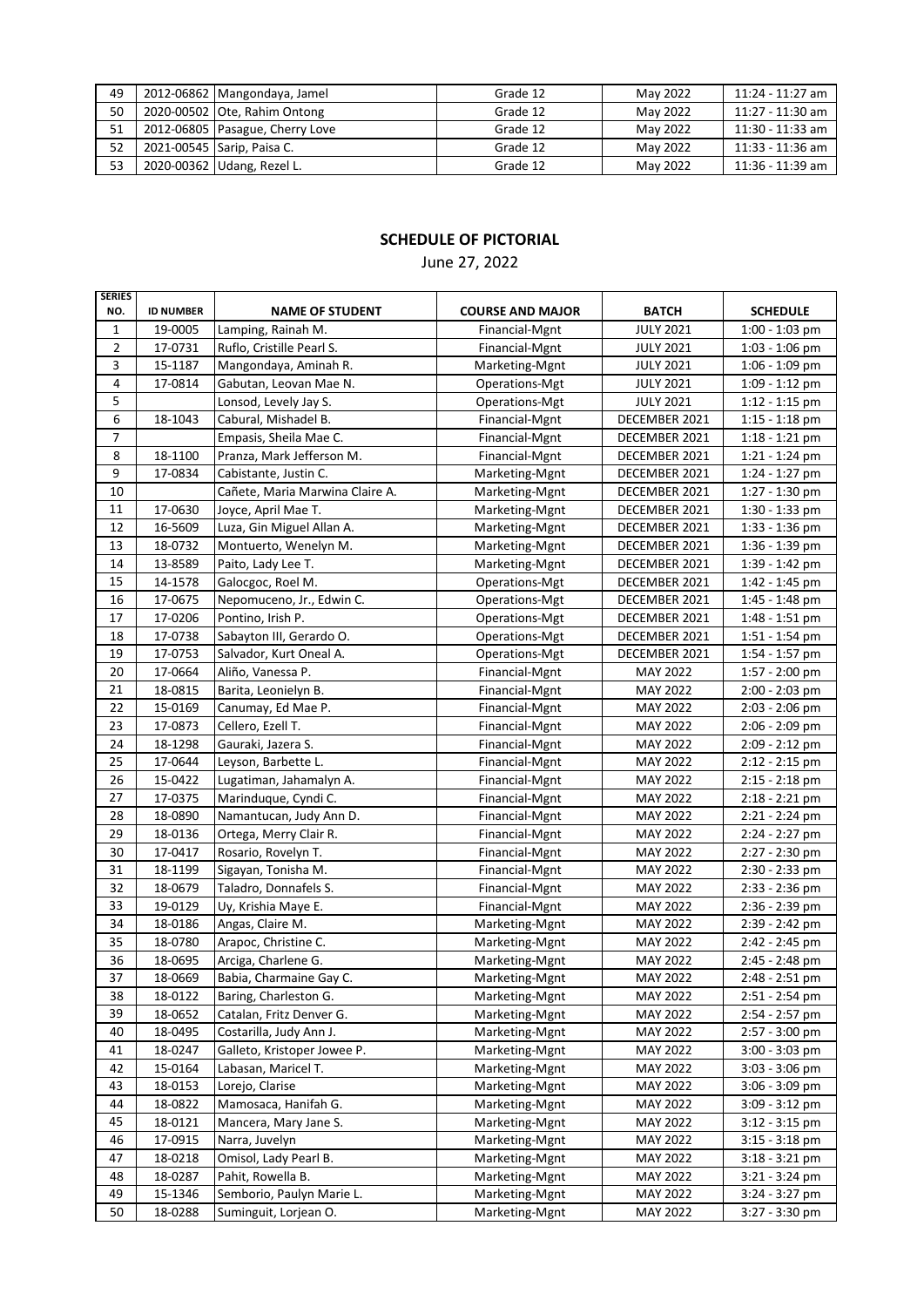| 51 | 18-0799 | Arnold, Jelyn T.               | Operations-Mgt | <b>MAY 2022</b> | $3:30 - 3:33$ pm |
|----|---------|--------------------------------|----------------|-----------------|------------------|
| 52 | 18-0166 | Bacang, Gerlyn P.              | Operations-Mgt | MAY 2022        | $3:33 - 3:36$ pm |
| 53 | 17-0745 | Bado, Jessa S.                 | Operations-Mgt | MAY 2022        | 3:36 - 3:39 pm   |
| 54 | 17-0352 | Bahi-an, Jeciel B.             | Operations-Mgt | MAY 2022        | 3:39 - 3:42 pm   |
| 55 | 18-0491 | Bahingawan, Alexa M.           | Operations-Mgt | MAY 2022        | 3:42 - 3:45 pm   |
| 56 | 18-0644 | Barogo, Sunny, Jr. S.          | Operations-Mgt | MAY 2022        | $3:45 - 3:48$ pm |
| 57 | 18-0803 | Bulawin, Marben Roimm R.       | Operations-Mgt | MAY 2022        | $3:48 - 3:51$ pm |
| 58 | 19-0649 | Casipe, Gilbert B.             | Operations-Mgt | MAY 2022        | $3:51 - 3:54$ pm |
| 59 | 15-1379 | Castano, Kristyl Claire L.     | Operations-Mgt | MAY 2022        | $3:54 - 3:57$ pm |
| 60 | 18-0908 | Echavez, Jonathan Lyms P.      | Operations-Mgt | MAY 2022        | $3:57 - 4:00$ pm |
| 61 | 19-0591 | Gallogo, Angel Mae M.          | Operations-Mgt | MAY 2022        | $4:00 - 4:03$ pm |
| 62 | 18-0417 | Hubay, Cristina O.             | Operations-Mgt | <b>MAY 2022</b> | $4:03 - 4:06$ pm |
| 63 | 18-0208 | Junio, Rejie G.                | Operations-Mgt | MAY 2022        | 4:06 - 4:09 pm   |
| 64 | 17-0771 | Lacuna, Giusseppe Sebastien L. | Operations-Mgt | MAY 2022        | $4:09 - 4:12$ pm |
| 65 | 17-0702 | Maik, Kevin R.                 | Operations-Mgt | MAY 2022        | $4:12 - 4:15$ pm |
| 66 | 12-5482 | Mascardo, Lance Christian C.   | Operations-Mgt | MAY 2022        | $4:15 - 4:18$ pm |
| 67 | 13-8610 | Miculob, Jay P.                | Operations-Mgt | MAY 2022        | $4:18 - 4:21$ pm |
| 68 | 18-0096 | Narbasa, Charles Bryan T.      | Operations-Mgt | MAY 2022        | $4:21 - 4:24$ pm |
| 69 | 18-0224 | Ortiz, Grace Jean C.           | Operations-Mgt | MAY 2022        | 4:24 - 4:27 pm   |
| 70 | 17-0830 | Punda, Nizar S.                | Operations-Mgt | MAY 2022        | 4:27 - 4:30 pm   |
| 71 | 18-0564 | Quintana, Nicasio, Jr. L.      | Operations-Mgt | MAY 2022        | 4:30 - 4:33 pm   |
| 72 | 17-0396 | Rudinas, Jaymar C.             | Operations-Mgt | MAY 2022        | 4:33 - 4:36 pm   |
| 73 | 16-5764 | Sacan, Louela Jane R.          | Operations-Mgt | MAY 2022        | $4:36 - 4:39$ pm |
| 74 | 16-0382 | Sansona, Iser Harel E.         | Operations-Mgt | MAY 2022        | 4:39 - 4:42 pm   |
| 75 | 18-0824 | Tatad, Angely B.               | Operations-Mgt | MAY 2022        | 4:42 - 4:45 pm   |
| 76 | 18-0127 | Templanza, Laiche B.           | Operations-Mgt | MAY 2022        | 4:45 - 4:48 pm   |
| 77 | 18-0340 | Tomogsoc, Dante, Jr. P.        | Operations-Mgt | MAY 2022        | 4:48 - 4:51 pm   |
| 78 | 11-4802 | Sabaduguia, Ken Jacob E.       | <b>BSCS</b>    | DECEMBER 2021   | $4:51 - 4:54$ pm |
| 79 | 17-0044 | Cantago, Robern Andre C.       | <b>BSIT</b>    | DECEMBER 2021   | 4:54 - 4:57 pm   |
| 80 | 07-1860 | Esma, Arjie D.                 | <b>BSIT</b>    | DECEMBER 2021   | 4:57 - 5:00 pm   |
| 81 | 18-0518 | Miculob, Kim P.                | <b>BSCS</b>    | MAY 2022        | $5:00 - 5:03$ pm |
| 82 |         |                                |                |                 | $5:03 - 5:06$ pm |
| 83 | 15-0150 | Genilla, Jeson O.              | <b>BSIT</b>    | MAY 2022        | $5:06 - 5:09$ pm |
| 84 | 19-1256 | Manos, Earl T.                 | <b>BSIT</b>    | MAY 2022        | $5:09 - 5:12$ pm |
| 85 | 18-0271 | Pandan, Iris Arielle C.        | <b>BSIT</b>    | MAY 2022        | $5:12 - 5:15$ pm |
| 86 | 16-0504 | Rosales, Cyril C.              | <b>BSIT</b>    | MAY 2022        | $5:15 - 5:18$ pm |

June 28, 2022

| <b>SERIES</b>  |                  |                        |                         |                 |                   |
|----------------|------------------|------------------------|-------------------------|-----------------|-------------------|
| NO.            | <b>ID NUMBER</b> | <b>NAME OF STUDENT</b> | <b>COURSE AND MAJOR</b> | <b>BATCH</b>    | <b>SCHEDULE</b>   |
| 1              | 14-1078          | Almerol, Justine H.    | <b>BSCRIM</b>           | DECEMBER 2021   | $8:00 - 08:03$ am |
| $\overline{2}$ | 17-0045          | Aquino, Abdullah M.    | <b>BSCRIM</b>           | DECEMBER 2021   | $8:03 - 08:06$ am |
| 3              | 17-0701          | Bagul, Hamid A.        | <b>BSCRIM</b>           | DECEMBER 2021   | 8:06 - 08:09 am   |
| 4              | 17-0254          | Buca, Sheenah R.       | <b>BSCRIM</b>           | DECEMBER 2021   | 8:09 - 08:12 am   |
| 5              | 15-0444          | Diangca, Nasif T.      | <b>BSCRIM</b>           | DECEMBER 2021   | $8:12 - 08:15$ am |
| 6              | 15-1417          | Hadji Nasser, Saima C. | <b>BSCRIM</b>           | DECEMBER 2021   | $8:15 - 8:18$ am  |
| 7              | 17-0161          | Inso, Jobert Kenn      | <b>BSCRIM</b>           | DECEMBER 2021   | $8:18 - 8:21$ am  |
| 8              | 17-0534          | Junio, Liezel C.       | <b>BSCRIM</b>           | DECEMBER 2021   | $8:21 - 8:24$ am  |
| 9              | 2020-00587       | Lido, Lusie Angel Z.   | <b>BSCRIM</b>           | DECEMBER 2021   | 8:24 - 8:27 am    |
| 10             | 17-0428          | Logroño, Vanessa R.    | <b>BSCRIM</b>           | DECEMBER 2021   | 8:27 - 8:30 am    |
| 11             | 14-0839          | Magadan, Kriz Ray O.   | <b>BSCRIM</b>           | DECEMBER 2021   | $8:30 - 8:33$ am  |
| 12             | 15-0927          | Maghinay, Michael G.   | <b>BSCRIM</b>           | DECEMBER 2021   | $8:33 - 8:36$ am  |
| 13             | 15-0355          | Ometer, John Mark C.   | <b>BSCRIM</b>           | DECEMBER 2021   | 8:36 - 8:39 am    |
| 14             | 14-0860          | Respecia, Arvin T.     | <b>BSCRIM</b>           | DECEMBER 2021   | 8:39 - 8:42 am    |
| 15             | 14-0392          | Sangcopan, Haron A.    | <b>BSCRIM</b>           | DECEMBER 2021   | 8:42 - 8:45 am    |
| 16             | 17-0119          | Tarondoy, Richard O.   | <b>BSCRIM</b>           | DECEMBER 2021   | $8:45 - 8:48$ am  |
| 17             | 17-0374          | Ubanan, Gerald Q.      | <b>BSCRIM</b>           | DECEMBER 2021   | $8:48 - 8:51$ am  |
| 18             | 14-0306          | Ababa, Risty John      | <b>BSCRIM</b>           | <b>MAY 2022</b> | $8:51 - 8:54$ am  |
| 19             | 18-1090          | Bacalso, Jefferson G.  | <b>BSCRIM</b>           | <b>MAY 2022</b> | 8:54 - 8:57 am    |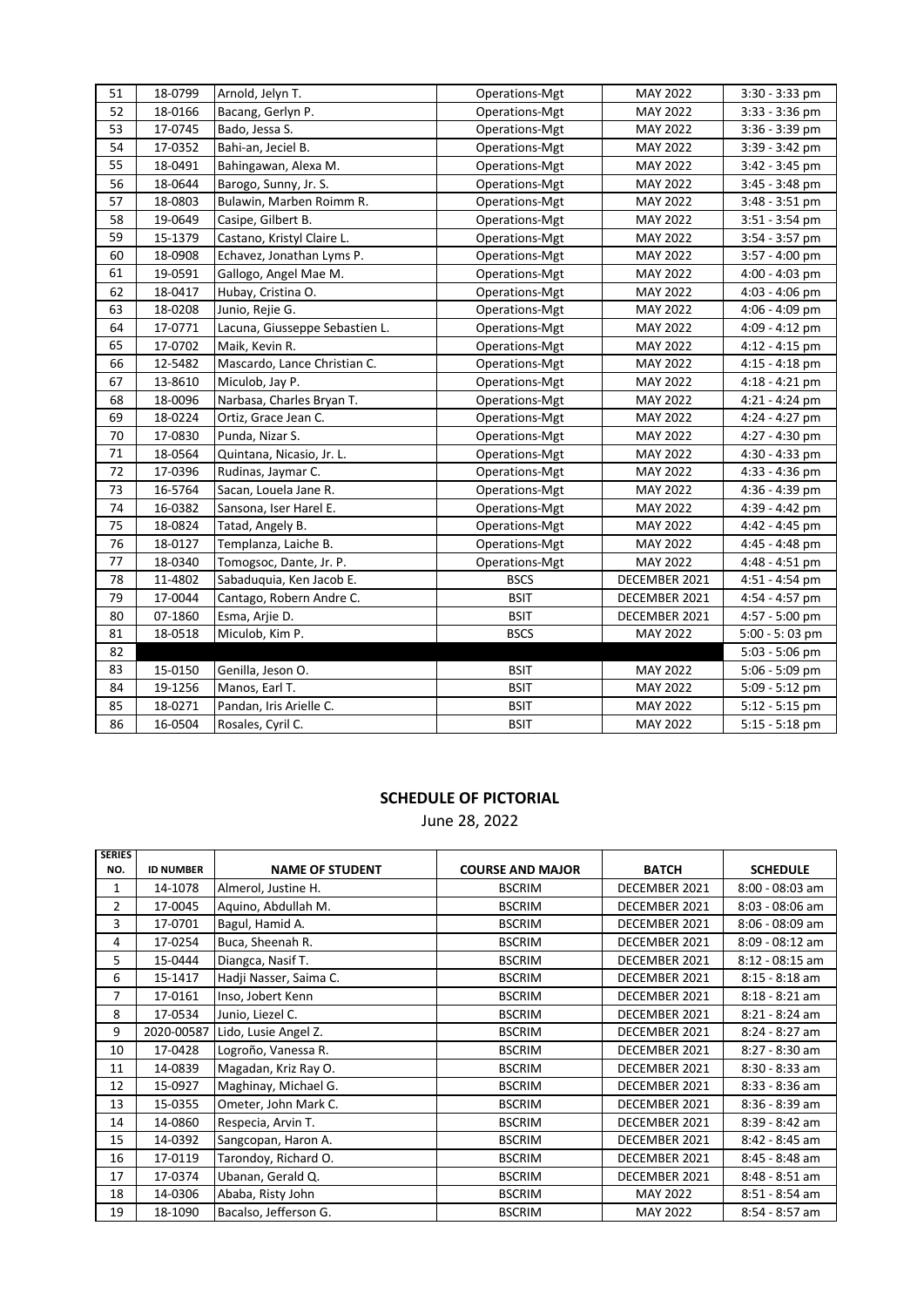| 20 | 17-0251 | Caliso, Mhelger C.               | <b>BSCRIM</b> | <b>MAY 2022</b> | 8:57 - 9:00 am     |
|----|---------|----------------------------------|---------------|-----------------|--------------------|
| 21 | 18-0907 | Cobillo, David James S.          | <b>BSCRIM</b> | MAY 2022        | $9:00 - 9:03$ am   |
| 22 | 18-0880 | Fernandez, Jude A.               | <b>BSCRIM</b> | <b>MAY 2022</b> | $9:03 - 9:06$ am   |
| 23 | 13-8224 | Galon, Denny Ruth F.             | <b>BSCRIM</b> | MAY 2022        | 9:06 - 9:09 am     |
| 24 | 14-0554 | Gumatay, Remart P.               | <b>BSCRIM</b> | MAY 2022        | 9:09 - 9:12 am     |
| 25 | 18-1318 | Magondacan, Abdul Jabbar D.      | <b>BSCRIM</b> | MAY 2022        | $9:12 - 9:15$ am   |
| 26 | 17-0033 | Mahinay, Roxanne Jane S.         | <b>BSCRIM</b> | MAY 2022        | $9:15 - 9:18$ am   |
| 27 | 17-0882 | Oro, Artemio Jr. M.              | <b>BSCRIM</b> | MAY 2022        | $9:18 - 9:21$ am   |
| 28 | 17-0525 | Pardillo, Honey Dolly P.         | <b>BSCRIM</b> | MAY 2022        | $9:21 - 9:24$ am   |
| 29 | 15-0900 | Retoya, Leovi                    | <b>BSCRIM</b> | MAY 2022        | $9:24 - 9:27$ am   |
| 30 |         | Saadodin, Muhammad Nasif         | <b>BSCRIM</b> | <b>MAY 2022</b> | 9:27 - 9:30 am     |
| 31 | 15-1372 | Sanchez, Roland M.               | <b>BSCRIM</b> | <b>MAY 2022</b> | $9:30 - 9:33$ am   |
| 32 | 18-0896 | Abdul Majid, Abdul Rahman H.     | <b>BSCRIM</b> | MAY 2022        | 9:33 - 9:36 am     |
| 33 | 18-0114 | Abdulgani, Ommair M.             | <b>BSCRIM</b> | MAY 2022        | 9:36 - 9:39 am     |
| 34 | 18-0318 | Abejo, Regie Marie I.            | <b>BSCRIM</b> | MAY 2022        | 9:39 - 9:42 am     |
| 35 | 18-0432 | Abudan, Hisham M.                | <b>BSCRIM</b> | <b>MAY 2022</b> | 9:42 - 9:45 am     |
| 36 | 18-0529 | Ambor, Mojahid B.                | <b>BSCRIM</b> | MAY 2022        | 9:45 - 9:48 am     |
| 37 | 18-0115 | Ansari, Abdullah H.              | <b>BSCRIM</b> | <b>MAY 2022</b> | $9:48 - 9:51$ am   |
| 38 | 18-0141 | Aringgay, Leah Jane Maicris L.   | <b>BSCRIM</b> | <b>MAY 2022</b> | $9:51 - 9:54$ am   |
| 39 | 18-0313 | Baguio, Jeffrey B.               | <b>BSCRIM</b> | MAY 2022        | 9:54 - 9:57 am     |
| 40 | 18-0503 | Banugon, Art Simon P.            | <b>BSCRIM</b> | MAY 2022        | 9:57 - 10:00 am    |
| 41 | 18-0693 | Benaojan, James S.               | <b>BSCRIM</b> | MAY 2022        | 10:00 - 10:03 am   |
| 42 | 18-0080 | Berlan, Geovani J.               | <b>BSCRIM</b> | MAY 2022        | 10:03 - 10:06 am   |
| 43 | 18-0402 | Binatara, Walid B.               | <b>BSCRIM</b> | MAY 2022        | 10:06 - 10:09 am   |
| 44 | 18-0397 | Bongcayao, Leandro C.            | <b>BSCRIM</b> | MAY 2022        | 10:09 - 10:12 am   |
| 45 | 18-0428 | Caliso, Riza Mae C.              | <b>BSCRIM</b> | <b>MAY 2022</b> | $10:12 - 10:15$ am |
| 46 | 18-0658 | Camalodin, Noair G.              | <b>BSCRIM</b> | MAY 2022        | $10:15 - 10:18$ am |
| 47 | 18-0118 | Dake, Salahoden G.               | <b>BSCRIM</b> | MAY 2022        | 10:18 - 10:21 am   |
| 48 | 18-0697 | Desamparado, Diether G.          | <b>BSCRIM</b> | MAY 2022        | 10:21 - 10:24 am   |
| 49 | 18-0274 | Egue, Nor-Eman L.                | <b>BSCRIM</b> | MAY 2022        | 10:24 - 10:27 am   |
| 50 | 18-0786 | Fernandez, Jeff Daryl T.         | <b>BSCRIM</b> | MAY 2022        | 10:27 - 10:30 am   |
| 51 | 18-0549 | Galarion, Mary Nicole H.         | <b>BSCRIM</b> | MAY 2022        | 10:30 - 10:33 am   |
| 52 | 18-0263 | Gandawali, Amrani A.             | <b>BSCRIM</b> | MAY 2022        | 10:33 - 10:36 am   |
| 53 | 18-0308 | Hadji Rashid, Jamen P.           | <b>BSCRIM</b> | <b>MAY 2022</b> | 10:36 - 10:39 am   |
| 54 | 18-0576 | Hangka, Benjamen Jr. L.          | <b>BSCRIM</b> | MAY 2022        | 10:39 - 10:42 am   |
| 55 | 18-0391 | Idnay, Merboy D.                 | <b>BSCRIM</b> | MAY 2022        | 10:42 - 10:45 am   |
| 56 | 18-0317 | Lacida, Mariel A.                | <b>BSCRIM</b> | MAY 2022        | 10:45 - 10:48 am   |
| 57 | 18-0272 | Licame, Vann Nicholl M.          | <b>BSCRIM</b> | MAY 2022        | 10:48 - 10:51 am   |
| 58 | 18-0821 | Limbona, Abdul Jalanie B.        | <b>BSCRIM</b> | MAY 2022        | 10:51 - 10:54 am   |
| 59 | 18-0265 | Macalipao, Aliman R.             | <b>BSCRIM</b> | MAY 2022        | 10:54 - 10:57 am   |
| 60 | 18-0309 | Macalnas, Salaco S.              | <b>BSCRIM</b> | <b>MAY 2022</b> | 10:57 - 11:00 am   |
| 61 | 18-0749 | Macariola, Arsenio B.            | <b>BSCRIM</b> | MAY 2022        | 11:00 - 11:03 am   |
| 62 | 18-0116 | Mackno, Samrollah C.             | <b>BSCRIM</b> | MAY 2022        | 11:03 - 11:06 am   |
| 63 | 18-1046 | Martinez, Iven Lester B.         | <b>BSCRIM</b> | MAY 2022        | 11:06 - 11:09 am   |
| 64 | 18-0312 | Mauna, Mohammad M.               | <b>BSCRIM</b> | MAY 2022        | 11:09 - 11:12 am   |
| 65 | 18-1018 | Maurac, Azem C.                  | <b>BSCRIM</b> | MAY 2022        | $11:12 - 11:15$ am |
| 66 | 18-0365 | Naga, Mohammad Ayman G.          | <b>BSCRIM</b> | MAY 2022        | $11:15 - 11:18$ am |
| 67 | 17-0691 | Orong, Dejay Fel T.              | <b>BSCRIM</b> | MAY 2022        | $11:18 - 11:21$ am |
| 68 | 18-0834 | Perales, Jonna L.                | <b>BSCRIM</b> | MAY 2022        | $11:21 - 11:24$ am |
| 69 | 18-0286 | Ramos, Angel Love S.             | <b>BSCRIM</b> | MAY 2022        | 11:24 - 11:27 am   |
| 70 | 18-0638 | Ratunil, Jem Rogelio T.          | <b>BSCRIM</b> | MAY 2022        | 11:27 - 11:30 am   |
| 71 | 18-0456 | Reboldal, Julmar F.              | <b>BSCRIM</b> | MAY 2022        | 11:30 - 11:33 am   |
|    |         |                                  | Lunch Break   |                 |                    |
| 72 | 18-0522 | Rendon, Rey Daniel D.            | <b>BSCRIM</b> | MAY 2022        | 1:00 - 1:03 pm     |
| 73 | 18-0455 | Samodal, Jehu V.                 | <b>BSCRIM</b> | MAY 2022        | $1:03 - 1:06$ pm   |
| 74 | 18-0577 | Sistual, Edzel M.                | <b>BSCRIM</b> | <b>MAY 2022</b> | 1:06 - 1:09 pm     |
| 75 | 18-0453 | Solaiman, Amanodin A.            | <b>BSCRIM</b> | MAY 2022        | $1:09 - 1:12$ pm   |
| 76 | 18-0460 | Solaiman, Mohammad Adnan-Fama L. | <b>BSCRIM</b> | MAY 2022        | $1:12 - 1:15$ pm   |
| 77 | 18-0477 | Soriano, Jhonel R.               | <b>BSCRIM</b> | MAY 2022        | 1:15 - 1:18 pm     |
| 78 | 18-0255 | Tabao, Moh'Dnoach M.             | <b>BSCRIM</b> | MAY 2022        | $1:18 - 1:21$ pm   |
| 79 | 18-0488 | Talib, Rosailiyn M.              | <b>BSCRIM</b> | MAY 2022        | 1:21 - 1:24 pm     |
| 80 | 18-0449 | Timbol, Abdullah M.              | <b>BSCRIM</b> | MAY 2022        | $1:24 - 1:27$ pm   |
| 81 | 18-0210 | Tomondog, Johaiver G.            | <b>BSCRIM</b> | MAY 2022        | 1:27 - 1:30 pm     |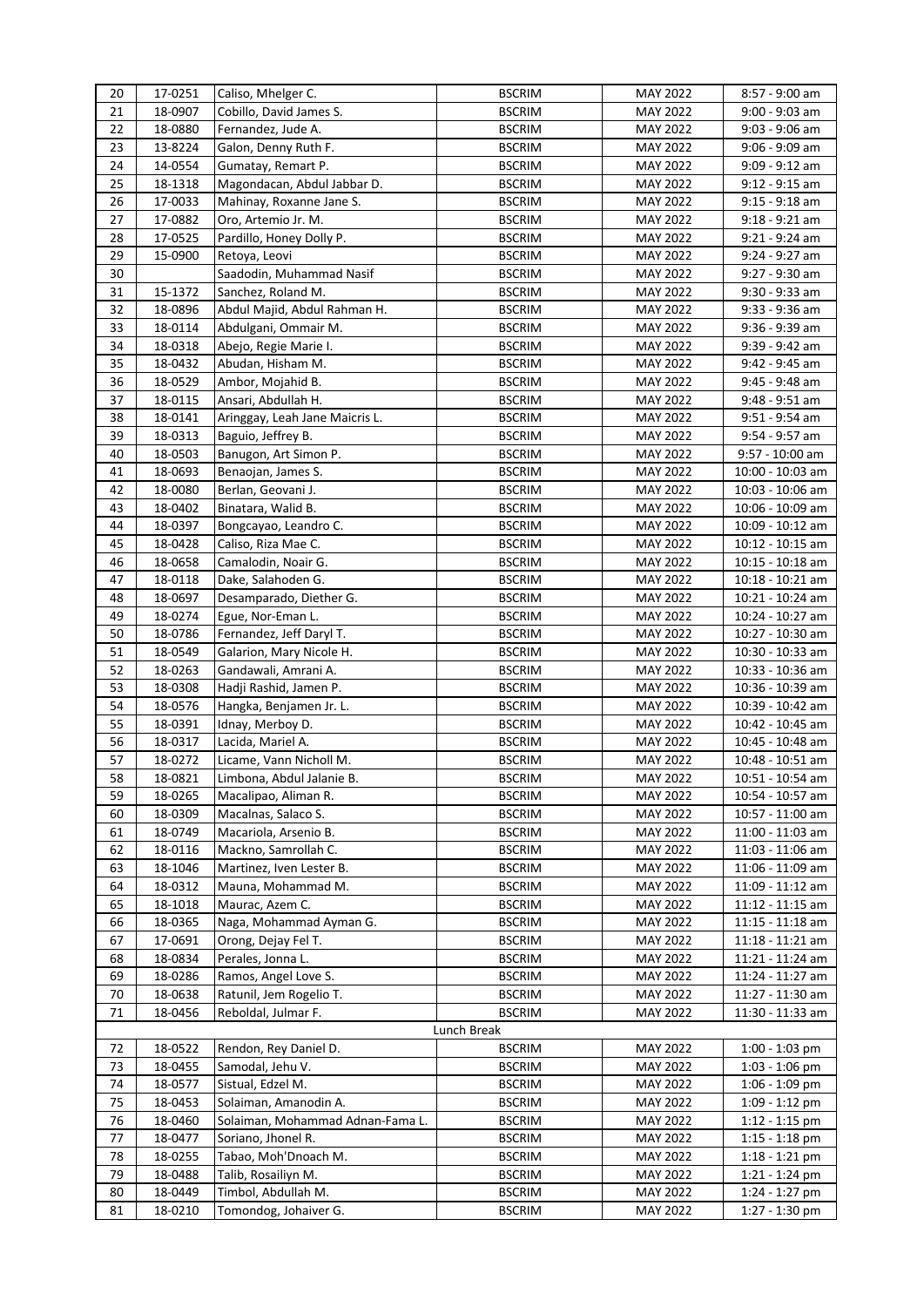| 82         | 18-0181            | Villanueva, Precious Jel M.               | <b>BSCRIM</b>                                                  | <b>MAY 2022</b>                | 1:30 - 1:33 pm                       |
|------------|--------------------|-------------------------------------------|----------------------------------------------------------------|--------------------------------|--------------------------------------|
| 83         | 18-0109            | Villaver, Jr., Alfredo P.                 | <b>BSCRIM</b>                                                  | MAY 2022                       | $1:33 - 1:36$ pm                     |
| 84         | 18-0113            | Balus, Jechille Mae B.                    | AB-PolSci                                                      | <b>JULY 2021</b>               | 1:36 - 1:39 pm                       |
| 85         | 18-1210            | Adolfo, Hesper P.                         | AB-English Language                                            | <b>MAY 2022</b>                | $1:39 - 1:42$ pm                     |
| 86         | 18-0746            | Cababaros, Catherine A.                   | AB-English Language                                            | MAY 2022                       | 1:42 - 1:45 pm                       |
| 87         | 18-0406            | Ganzon, Jonalyn M.                        | AB-English Language                                            | <b>MAY 2022</b>                | $1:45 - 1:48$ pm                     |
| 88         | 18-0772            | Gargar, April Mae G.                      | AB-English Language                                            | MAY 2022                       | $1:48 - 1:51$ pm                     |
| 89         | 18-1099            | Idpalina, Lovely Rose R.                  | AB-English Language                                            | <b>MAY 2022</b>                | $1:51 - 1:54$ pm                     |
| 90         | 18-0667            | Macaliag, Agnes U.                        | AB-English Language                                            | MAY 2022                       | 1:54 - 1:57 pm                       |
| 91         | 17-0278            | Onga, James Kenny P.                      | AB-English Language                                            | MAY 2022                       | 1:57 - 2:00 pm                       |
| 92         | 18-0631            | Patricio, Nadel M.                        | AB-English Language                                            | <b>MAY 2022</b>                | 2:00 - 2:03 pm                       |
| 93         | 16-5486            | Pitogo, Ian Dwight Q.                     | AB-English Language                                            | <b>MAY 2022</b>                | $2:03 - 2:06$ pm                     |
| 94         | 18-0891            | Tac-an, Lovely Rose P.                    | AB-English Language                                            | <b>MAY 2022</b>                | 2:06 - 2:09 pm                       |
| 95         | 18-0988            | Pasanting, Hazel L.                       | AB-Filipino                                                    | <b>MAY 2022</b>                | 2:09 - 2:12 pm                       |
| 96         | 18-0663            | Quiambao, Angel S.                        | AB-Filipino                                                    | <b>MAY 2022</b>                | 2:12 - 2:15 pm                       |
| 97         | 18-0154            | Tamala, Ina Rose P.                       | AB-Filipino                                                    | <b>MAY 2022</b>                | $2:15 - 2:18$ pm                     |
| 98         |                    | Yañez, Catherine J.                       | AB-Filipino                                                    | <b>MAY 2022</b>                | $2:18 - 2:21$ pm                     |
| 99         | 18-0680            | Limgas, Raimonah S.                       | AB-PolSci                                                      | <b>MAY 2022</b>                | $2:21 - 2:24$ pm                     |
| 100        | 18-0418            | Sarangani, Hashim B.                      | AB-PolSci                                                      | <b>MAY 2022</b>                | 2:24 - 2:27 pm                       |
| 101        | 18-0087            | Sarip, Normina M.                         | AB-PolSci                                                      | <b>MAY 2022</b>                | 2:27 - 2:30 pm                       |
| 102        | 17-0491            | Telmoso, Alexandra Nicole A.              | AB-PolSci                                                      | MAY 2022                       | $2:30 - 2:33$ pm                     |
| 103        | 10-4345            | Buenavista, Peter John C.                 | <b>Electronics Engineering</b>                                 | DECEMBER 2021                  | $2:33 - 2:36$ pm                     |
| 104        | 06-0966            | Margaja, Aaron T.                         | <b>Electronics Engineering</b>                                 | DECEMBER 2021                  | $2:36 - 2:39$ pm                     |
| 105        | 18-1016            | Sombrio, Hearty A.                        | <b>Electronics Engineering</b>                                 | DECEMBER 2021                  | 2:39 - 2:42 pm                       |
| 106        | 10-3784            | Ugmad, Rodel D.                           | <b>Electronics Engineering</b>                                 | DECEMBER 2021                  | 2:42 - 2:45 pm                       |
| 107        | 18-1160            | Cataluña, Blessy Lee C.                   | <b>Electronics Engineering</b>                                 | <b>MAY 2022</b>                | 2:45 - 2:48 pm                       |
| 108        | 14-1044            | Macas, Anthony Julian M.                  | <b>Computer Engineering</b>                                    | MAY 2022                       | 2:48 - 2:51 pm                       |
| 109        | 15-1098            | Paudac, Abduljabbar J.                    | <b>Computer Engineering</b>                                    | <b>MAY 2022</b>                | 2:51 - 2:54 pm                       |
| 110        | 18-0102            | Cabasag, Mikho Angelo D.                  | <b>Electrical Engineering</b>                                  | MAY 2022                       | 2:54 - 2:57 pm                       |
| 111        | 18-0372            | Cajes, Gerlou Jr. D.                      | <b>Electrical Engineering</b>                                  | <b>MAY 2022</b>                | 2:57 - 3:00 pm                       |
| 112        | 18-1165            | Nazareno, Jene Eve B.                     | <b>Electrical Engineering</b>                                  | <b>MAY 2022</b>                | 3:00 - 3:03 pm                       |
| 113        | 18-0374            | Sinto, Gabriel G.                         | <b>Electrical Engineering</b>                                  | <b>MAY 2022</b>                | 3:03 - 3:06 pm                       |
| 114        | 12-7019            | Dicali, Abdul Barry M.                    | <b>Electrical Engineering</b>                                  | <b>MAY 2022</b>                | 3:06 - 3:09 pm                       |
| 115        | 15-1148            | Escudero, Jared H.                        | <b>Electrical Engineering</b>                                  | MAY 2022                       | $3:09 - 3:12$ pm                     |
| 116        | 18-0346            | Gonzaga, Dwight F.                        | <b>Electrical Engineering</b>                                  | MAY 2022                       | $3:12 - 3:15$ pm                     |
| 117        | 17-0880            | Malawani, Junafer O.                      | <b>Electrical Engineering</b>                                  | MAY 2022                       | $3:15 - 3:18$ pm                     |
| 118        | 18-0935            | Abalde, Jonie Bert S.                     | <b>Electrical Engineering</b>                                  | DECEMBER 2021                  | $3:18 - 3:21$ pm                     |
| 119        | 19-0002            | Abayan, Leonyl Stephen M.                 | <b>Electrical Engineering</b>                                  | DECEMBER 2021                  | $3:21 - 3:24$ pm                     |
| 120        | 18-0740            | Abiol, Jude Patrick P.                    | Electrical Engineering                                         | DECEMBER 2021                  | 3:24 - 3:27 pm                       |
| 121        | 18-0093            | Abuton Jr., Ruben I.                      | <b>Electrical Engineering</b>                                  | DECEMBER 2021                  | 3:27 - 3:30 pm                       |
| 122        | 16-0491            | Arumpac, Johary S.                        | <b>Electrical Engineering</b>                                  | DECEMBER 2021                  | $3:30 - 3:33$ pm                     |
| 123        | 18-0646            | Aying, Cristopher M.                      | <b>Electrical Engineering</b>                                  | DECEMBER 2021                  | $3:33 - 3:36$ pm                     |
| 124        | 18-0887            | Colocar, Daryl B.                         | <b>Electrical Engineering</b>                                  | DECEMBER 2021                  | 3:36 - 3:39 pm                       |
| 125        | 18-0511            | Delgado, Ifan M.                          | <b>Electrical Engineering</b>                                  | DECEMBER 2021<br>DECEMBER 2021 | 3:39 - 3:42 pm                       |
| 126        | 18-1013            | Empasis, Gerald C.                        | <b>Electrical Engineering</b>                                  |                                | 3:42 - 3:45 pm                       |
| 127<br>128 | 18-0843<br>18-0844 | Fuentes, Reimark M.                       | <b>Electrical Engineering</b><br><b>Electrical Engineering</b> | DECEMBER 2021                  | 3:45 - 3:48 pm                       |
|            | 17-0796            | Galarpe, Marjon A.<br>Jael, Paul Peter R. |                                                                | DECEMBER 2021                  | 3:48 - 3:51 pm                       |
| 129<br>130 | 15-1323            | Kwan Jr., Alen Alfredo M.                 | <b>Electrical Engineering</b><br><b>Electrical Engineering</b> | DECEMBER 2021<br>DECEMBER 2021 | $3:51 - 3:54$ pm<br>$3:54 - 3:57$ pm |
| 131        | 19-0010            | Ligue, Julia Kaye P.                      | <b>Electrical Engineering</b>                                  | DECEMBER 2021                  | $3:57 - 4:00$ pm                     |
| 132        | 18-0332            | Managing, Jefrey T.                       | <b>Electrical Engineering</b>                                  | DECEMBER 2021                  | 4:00 - 4:03 pm                       |
| 133        | 17-0902            | Mejos, John Kevin D.                      | <b>Electrical Engineering</b>                                  | DECEMBER 2021                  | $4:03 - 4:06$ pm                     |
| 134        | 18-0735            | Ombrog, Leonyl Mar V.                     | <b>Electrical Engineering</b>                                  | DECEMBER 2021                  | 4:06 - 4:09 pm                       |
| 135        | 18-0761            | Omlero, Chris John D.                     | <b>Electrical Engineering</b>                                  | DECEMBER 2021                  | 4:09 - 4:12 pm                       |
| 136        | 18-0752            | Pabelonio, Dilliam Jr. B.                 | <b>Electrical Engineering</b>                                  | DECEMBER 2021                  | 4:12 - 4:15 pm                       |
| 137        | 18-0701            | Patoc, Gerard Aldwin M.                   | <b>Electrical Engineering</b>                                  | DECEMBER 2021                  | $4:15 - 4:18$ pm                     |
| 138        | 18-0331            | Perez, Ellyn Marie N.                     | <b>Electrical Engineering</b>                                  | DECEMBER 2021                  | 4:18 - 4:21 pm                       |
| 139        | 18-0120            | Pila, John Reynald B.                     | <b>Electrical Engineering</b>                                  | DECEMBER 2021                  | 4:21 - 4:24 pm                       |
| 140        | 18-0510            | Ranara, Florie A.                         | <b>Electrical Engineering</b>                                  | DECEMBER 2021                  | 4:24 - 4:27 pm                       |
| 141        | 18-0709            | Reuyan, Larrah Mabelle C.                 | <b>Electrical Engineering</b>                                  | DECEMBER 2021                  | 4:27 - 4:30 pm                       |
| 142        | 18-0640            | Soliguen, Kecelyn M.                      | <b>Electrical Engineering</b>                                  | DECEMBER 2021                  | 4:30 - 4:33 pm                       |
| 143        | 18-0090            | Sugue, Shiela S.                          | <b>Electrical Engineering</b>                                  | DECEMBER 2021                  | 4:33 - 4:36 pm                       |
| 144        | 18-0751            | Telmoso, Kyle Benz P.                     | <b>Electrical Engineering</b>                                  | DECEMBER 2021                  | 4:36 - 4:39 pm                       |
|            |                    |                                           |                                                                |                                |                                      |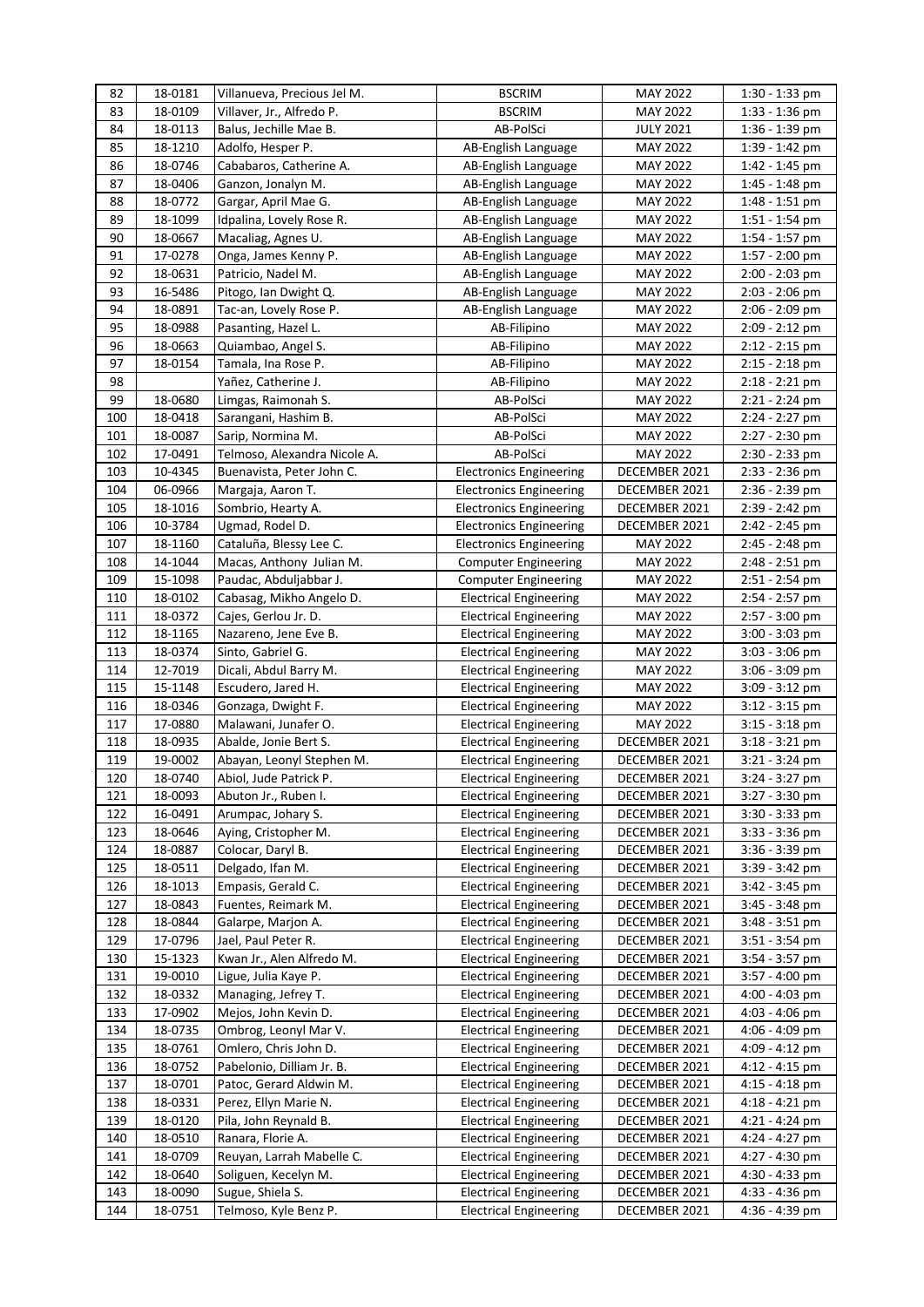| 145 | 18-0964 | Villanueva, Lonell M.         | <b>Electrical Engineering</b> | DECEMBER 2021    | 4:39 - 4:42 pm   |
|-----|---------|-------------------------------|-------------------------------|------------------|------------------|
| 146 | 05-0660 | Ayson, Mark Stephen P.        | <b>Electrical Engineering</b> | <b>JULY 2021</b> | $4:42 - 4:45$ pm |
| 147 | 17-0415 | Batuampar, Mohd Hashim S.     | <b>Electrical Engineering</b> | <b>JULY 2021</b> | $4:45 - 4:48$ pm |
| 148 | 17-0174 | Gumabay, Marlon Jr. O.        | <b>Electrical Engineering</b> | <b>JULY 2021</b> | 4:48 - 4:51 pm   |
| 149 | 17-0539 | Silvano, Christian Francis G. | <b>Electrical Engineering</b> | <b>JULY 2021</b> | $4:51 - 4:54$ pm |
| 150 |         | Tapasao, Roselyn T.           | <b>Electrical Engineering</b> | <b>JULY 2021</b> | $4:54 - 4:57$ pm |
| 151 | 18-0888 | Bahian, Mc Barry P.           | Civil Engineering             | <b>JULY 2021</b> | $4:57 - 5:00$ pm |

### June 29, 2022

| <b>SERIES</b>  |                  |                                   |                          |                  |                    |
|----------------|------------------|-----------------------------------|--------------------------|------------------|--------------------|
| NO.            | <b>ID NUMBER</b> | <b>NAME OF STUDENT</b>            | <b>COURSE AND MAJOR</b>  | <b>BATCH</b>     | <b>SCHEDULE</b>    |
| $\mathbf{1}$   | 17-0053          | Manlawe, Ricarda Fhel Vivienne S. | Civil Engineering        | <b>JULY 2021</b> | $8:00 - 8:03$ am   |
| $\overline{2}$ | 18-1136          | Mission, Dawna Xenia V.           | Civil Engineering        | <b>JULY 2021</b> | $8:03 - 8:06$ am   |
| 3              | 16-0030          | Permites, Hussien L.              | Civil Engineering        | <b>JULY 2021</b> | $8:06 - 08:09$ am  |
| $\overline{4}$ | 18-0524          | Andaloc, Dizza Mae C.             | Civil Engineering        | DECEMBER 2021    | $8:09 - 08:12$ am  |
| 5              | 18-0927          | Berondo, Carl Rudolf P.           | Civil Engineering        | DECEMBER 2021    | $8:12 - 08:15$ am  |
| 6              | 17-0342          | Cabolbol, Jason Ariel M.          | Civil Engineering        | DECEMBER 2021    | 8:15 - 8:18 am     |
| $\overline{7}$ | 17-0649          | Delantes, Shennah May S.          | Civil Engineering        | DECEMBER 2021    | 8:18 - 8:21 am     |
| 8              | 17-0613          | Dimatingcal, Onays A.             | Civil Engineering        | DECEMBER 2021    | 8:21 - 8:24 am     |
| 9              | 18-0763          | Faeldin, Mervin Angelou Q.        | Civil Engineering        | DECEMBER 2021    | 8:24 - 8:27 am     |
| 10             | 17-0783          | Gomobar, Asmarah T.               | Civil Engineering        | DECEMBER 2021    | $8:27 - 8:30$ am   |
| 11             | 12-5698          | Lipa, Ameladin M.                 | Civil Engineering        | DECEMBER 2021    | $8:30 - 8:33$ am   |
| 12             | 15-0754          | Llauderes, Anthony P.             | Civil Engineering        | DECEMBER 2021    | $8:33 - 8:36$ am   |
| 13             | 18-0341          | Lumbaya, Ahmad Hussien M.         | Civil Engineering        | DECEMBER 2021    | $8:36 - 8:39$ am   |
| 14             | 14-1532          | Macapodi, Muhammad -Naif S.       | Civil Engineering        | DECEMBER 2021    | 8:39 - 8:42 am     |
| 15             | 16-0628          | Mantok, Raven Dexter D.           | Civil Engineering        | DECEMBER 2021    | 8:42 - 8:45 am     |
| 16             | 14-0258          | Sansarona, Muhammad Nassif D.     | Civil Engineering        | DECEMBER 2021    | 8:45 - 8:48 am     |
| 17             | 17-0178          | Sultan, Monalisa S.               | Civil Engineering        | DECEMBER 2021    | 8:48 - 8:51 am     |
| 18             | 18-0111          | Timba, Neil Daven M.              | Civil Engineering        | DECEMBER 2021    | 8:51 - 8:54 am     |
| 19             | 18-0515          | Traya, James Bryan G.             | Civil Engineering        | DECEMBER 2021    | $8:54 - 8:57$ am   |
| 20             | 07-1761          | Abdul Ghaffur, Saadudden A.       | Civil Engineering        | <b>MAY 2022</b>  | 8:57 - 9:00 am     |
| 21             | 18-0465          | Abdulhamid, Mobarak S.            | <b>Civil Engineering</b> | <b>MAY 2022</b>  | 9:00 - 9:03 am     |
| 22             | 18-0441          | Abdullah, Ahmad D.                | Civil Engineering        | <b>MAY 2022</b>  | 9:03 - 9:06 am     |
| 23             | 16-0494          | Abubacar, Mubarak I.              | Civil Engineering        | <b>MAY 2022</b>  | 9:06 - 9:09 am     |
| 24             | 14-0734          | Acsaran, Sahranie C.              | Civil Engineering        | <b>MAY 2022</b>  | 9:09 - 9:12 am     |
| 25             | 16-5663          | Adiong, Abdul Rauf A.             | Civil Engineering        | MAY 2022         | $9:12 - 9:15$ am   |
| 26             | 18-0257          | Alawi, Mahid A.                   | Civil Engineering        | MAY 2022         | $9:15 - 9:18$ am   |
| 27             | 16-0140          | Alec, Fahima M.                   | Civil Engineering        | MAY 2022         | 9:18 - 9:21 am     |
| 28             | 18-0742          | Alumpong, Jomar C.                | Civil Engineering        | <b>MAY 2022</b>  | $9:21 - 9:24$ am   |
| 29             | 15-1332          | Amer, Murshed M.                  | Civil Engineering        | MAY 2022         | 9:24 - 9:27 am     |
| 30             |                  | Amper, Sohaib M.                  | Civil Engineering        | MAY 2022         | 9:27 - 9:30 am     |
| 31             | 18-1166          | Apresto, Carl Francis B.          | Civil Engineering        | MAY 2022         | 9:30 - 9:33 am     |
| 32             | 18-0552          | Azis, Salwa M.                    | Civil Engineering        | MAY 2022         | 9:33 - 9:36 am     |
| 33             | 18-1116          | Bagro, Mohammad Yassin M.         | Civil Engineering        | MAY 2022         | $9:36 - 9:39$ am   |
| 34             | 19-0013          | Bagumbaran, Camarodin R.          | Civil Engineering        | MAY 2022         | 9:39 - 9:42 am     |
| 35             | 16-0254          | Balowa, Ryan R.                   | Civil Engineering        | MAY 2022         | 9:42 - 9:45 am     |
| 36             | 17-0946          | Baraocor, Al Ameen P.             | Civil Engineering        | MAY 2022         | 9:45 - 9:48 am     |
| 37             | 17-0225          | Barrica, Eufevio J.               | Civil Engineering        | <b>MAY 2022</b>  | 9:48 - 9:51 am     |
| 38             | 98-6834          | Bersaldo, Edwin M.                | Civil Engineering        | MAY 2022         | 9:51 - 9:54 am     |
| 39             | 18-0223          | Berua, Aisha L.                   | Civil Engineering        | MAY 2022         | 9:54 - 9:57 am     |
| 40             | 18-0173          | Boloto, Mohammad Amen D.          | Civil Engineering        | MAY 2022         | 9:57 - 10:00 am    |
| 41             | 18-0509          | Briones, Earl Polsen Y.           | Civil Engineering        | MAY 2022         | 10:00 - 10:03 am   |
| 42             | 18-0760          | Bullanday, Christian Emmanuel F.  | Civil Engineering        | MAY 2022         | 10:03 - 10:06 am   |
| 43             | 18-0726          | Cabaro, Hassan Nhor V.            | Civil Engineering        | MAY 2022         | 10:06 - 10:09 am   |
| 44             | 18-0600          | Cabug, Nadine Trisha I.           | Civil Engineering        | MAY 2022         | 10:09 - 10:12 am   |
| 45             | 17-0695          | Cagat, Jeneiry M.                 | Civil Engineering        | MAY 2022         | 10:12 - 10:15 am   |
| 46             | 18-0637          | Campong, Abdel Nuraj S.           | Civil Engineering        | MAY 2022         | 10:15 - 10:18 am   |
| 47             | 17-0154          | Carbajosa, Clark Jake Z.          | Civil Engineering        | MAY 2022         | $10:18 - 10:21$ am |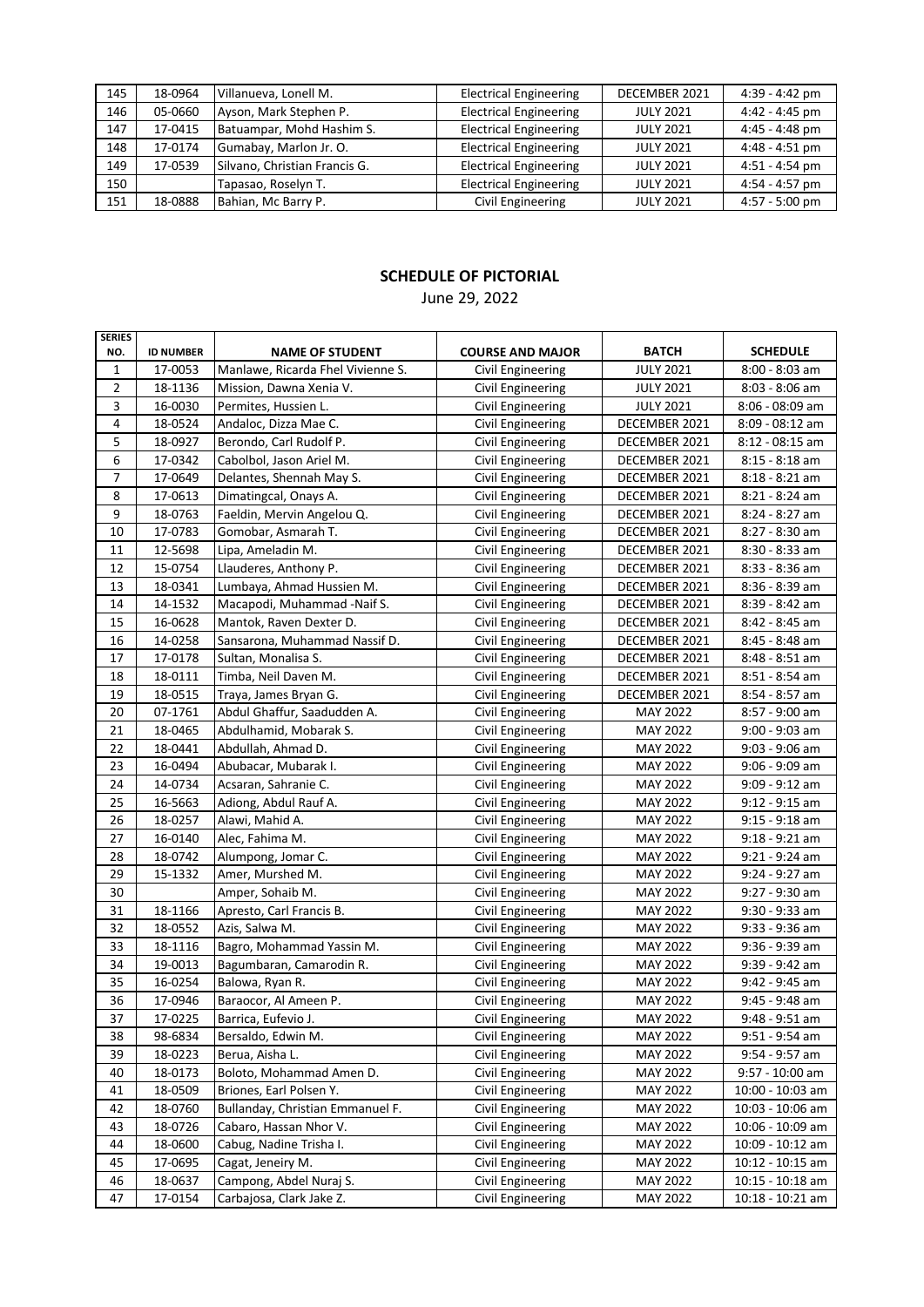| 48  | 18-0182 | Clapano, Winmarie O.             | Civil Engineering | <b>MAY 2022</b> | 10:21 - 10:24 am   |
|-----|---------|----------------------------------|-------------------|-----------------|--------------------|
| 49  | 18-0813 | Colong, Muhammad Ilyas A.        | Civil Engineering | MAY 2022        | 10:24 - 10:27 am   |
| 50  | 19-0036 | David, Kevin Jairus B.           | Civil Engineering | <b>MAY 2022</b> | 10:27 - 10:30 am   |
| 51  | 07-1763 | David, Kurt Justin B.            | Civil Engineering | <b>MAY 2022</b> | 10:30 - 10:33 am   |
| 52  | 18-0207 | Demecillo, Angel Marie Ann J.    | Civil Engineering | MAY 2022        | 10:33 - 10:36 am   |
| 53  | 16-0288 | Diamla, Mojahid S.               | Civil Engineering | MAY 2022        | 10:36 - 10:39 am   |
| 54  | 17-0824 | Diaz, Jikko M.                   | Civil Engineering | MAY 2022        | 10:39 - 10:42 am   |
| 55  | 18-0350 | Dimaporo, Mahathir D.            | Civil Engineering | MAY 2022        | 10:42 - 10:45 am   |
| 56  | 18-0172 | Ebina, Jonas Carl C.             | Civil Engineering | MAY 2022        | 10:45 - 10:48 am   |
| 57  | 17-0751 | Espanio, Ryzza Christine P.      | Civil Engineering | <b>MAY 2022</b> | 10:48 - 10:51 am   |
| 58  | 17-0385 | Franca, Jim Boy M.               | Civil Engineering | <b>MAY 2022</b> | 10:51 - 10:54 am   |
| 59  | 18-0163 | Garces, Maxine Mark O.           | Civil Engineering | <b>MAY 2022</b> | 10:54 - 10:57 am   |
| 60  | 18-0297 | Golez, Mark Joseph R.            | Civil Engineering | <b>MAY 2022</b> | 10:57 - 11:00 am   |
| 61  | 16-0100 | Guyo, Norhaya M.                 | Civil Engineering | MAY 2022        | 11:00 - 11:03 am   |
| 62  | 14-1346 | H.Nor, Saadoden A.               | Civil Engineering | <b>MAY 2022</b> | 11:03 - 11:06 am   |
| 63  | 17-0800 | Hadji Ali, Sittie Janoraisa U.   | Civil Engineering | <b>MAY 2022</b> | 11:06 - 11:09 am   |
| 64  | 16-5504 | Hairodin, Adil H.                | Civil Engineering | <b>MAY 2022</b> | 11:09 - 11:12 am   |
| 65  | 17-0694 | Hamoy, Lorelle L.                | Civil Engineering | <b>MAY 2022</b> | $11:12 - 11:15$ am |
| 66  | 16-0349 | Ibrahim, Absari A.               | Civil Engineering | <b>MAY 2022</b> | $11:15 - 11:18$ am |
| 67  | 12-5265 | Idayan, Aiza C.                  | Civil Engineering | MAY 2022        | $11:18 - 11:21$ am |
| 68  | 19-0910 | Intelegando, Felny C.            | Civil Engineering | MAY 2022        | 11:21 - 11:24 am   |
| 69  | 15-1292 | Jagonos, James Gil M.            | Civil Engineering | MAY 2022        | 11:24 - 11:27 am   |
| 70  | 16-0169 | Janulgue, Joshua Anthony E.      | Civil Engineering | MAY 2022        | 11:27 - 11:30 am   |
|     |         |                                  | Lunch Break       |                 |                    |
| 71  | 18-0461 | Lala, Norwaffi M.                | Civil Engineering | <b>MAY 2022</b> | $1:00 - 1:03$ pm   |
| 72  | 17-0020 | Lomabao, Nasser P.               | Civil Engineering | <b>MAY 2022</b> | $1:03 - 1:06$ pm   |
| 73  | 18-0258 | Lomodag, Al-Khudaiffi B.         | Civil Engineering | MAY 2022        | $1:06 - 1:09$ pm   |
| 74  | 18-0298 | Maba, Al-Hussen S.               | Civil Engineering | <b>MAY 2022</b> | $1:09 - 1:12$ pm   |
| 75  | 15-0868 | Macapaar, Jamsied R.             | Civil Engineering | MAY 2022        | $1:12 - 1:15$ pm   |
| 76  | 16-0168 | Madrigal, Sheela J.              | Civil Engineering | <b>MAY 2022</b> | $1:15 - 1:18$ pm   |
| 77  | 15-0529 | Mandangan, Mohamad Michael C.    | Civil Engineering | <b>MAY 2022</b> | 1:18 - 1:21 pm     |
| 78  | 14-0793 | Maruhom, Junaimah B.             | Civil Engineering | <b>MAY 2022</b> | $1:21 - 1:24$ pm   |
| 79  | 16-0191 | Maruhom, Moh. Al-Jazym T.        | Civil Engineering | <b>MAY 2022</b> | $1:24 - 1:27$ pm   |
| 80  | 18-0230 | Matanog, Hasanor M.              | Civil Engineering | <b>MAY 2022</b> | $1:27 - 1:30$ pm   |
| 81  | 18-0291 | Matanog, Johary D.               | Civil Engineering | <b>MAY 2022</b> | $1:30 - 1:33$ pm   |
| 82  | 17-0784 | Mayo, Norlailah M.               | Civil Engineering | MAY 2022        | $1:33 - 1:36$ pm   |
| 83  | 17-0118 | Mepaña, Ed Jullius P.            | Civil Engineering | MAY 2022        | 1:36 - 1:39 pm     |
| 84  | 18-0188 | Montejo, Aljade Vincent P.       | Civil Engineering | MAY 2022        | 1:39 - 1:42 pm     |
| 85  |         | 2019-00236 Moral, Inah Trisha M. | Civil Engineering | <b>MAY 2022</b> | 1:42 - 1:45 pm     |
| 86  | 15-0095 | Mustapha, Binnor I.              | Civil Engineering | MAY 2022        | 1:45 - 1:48 pm     |
| 87  | 13-8448 | Noor, Mahid M.                   | Civil Engineering | MAY 2022        | 1:48 - 1:51 pm     |
| 88  | 19-1006 | Ocana, Janiza Regine G.          | Civil Engineering | MAY 2022        | $1:51 - 1:54$ pm   |
| 89  | 15-0148 | Olmoguez, Gay A.                 | Civil Engineering | MAY 2022        | 1:54 - 1:57 pm     |
| 90  | 18-0938 | Orong, Glen Victor Z.            | Civil Engineering | MAY 2022        | 1:57 - 2:00 pm     |
| 91  | 18-1196 | Pabatan, Jenalyn P.              | Civil Engineering | MAY 2022        | 2:00 - 2:03 pm     |
| 92  | 18-1117 | Pabillaran, Angelika A.          | Civil Engineering | MAY 2022        | 2:03 - 2:06 pm     |
| 93  | 14-0943 | Pacalna, Hasnor O.               | Civil Engineering | MAY 2022        | 2:06 - 2:09 pm     |
| 94  | 18-0132 | Pagador, Joville Jane P.         | Civil Engineering | MAY 2022        | 2:09 - 2:12 pm     |
| 95  | 07-1645 | Palala, Jamel Jr.                | Civil Engineering | MAY 2022        | $2:12 - 2:15$ pm   |
| 96  | 18-0707 | Pepito Jr., Albert D.            | Civil Engineering | MAY 2022        | $2:15 - 2:18$ pm   |
| 97  | 11-4255 | Pondoc, Efren Jr. B.             | Civil Engineering | MAY 2022        | $2:18 - 2:21$ pm   |
| 98  | 17-0322 | Punut, Salahuddin P.             | Civil Engineering | MAY 2022        | 2:21 - 2:24 pm     |
| 99  | 15-0876 | Quirog, Dispenser B.             | Civil Engineering | MAY 2022        | 2:24 - 2:27 pm     |
| 100 | 18-0221 | Ramber, Abdul Aziz P.            | Civil Engineering | MAY 2022        | 2:27 - 2:30 pm     |
| 101 | 18-0155 | Ringia, Marie Jan D.             | Civil Engineering | MAY 2022        | 2:30 - 2:33 pm     |
| 102 | 16-0234 | Saidali, Sowaidh A.              | Civil Engineering | <b>MAY 2022</b> | 2:33 - 2:36 pm     |
| 103 | 18-1186 | Sialana, Arnest Chresian R.      | Civil Engineering | MAY 2022        | 2:36 - 2:39 pm     |
| 104 | 14-1320 | Tiempo, Al-Jawhary M.            | Civil Engineering | MAY 2022        | 2:39 - 2:42 pm     |
| 105 | 19-0439 | Tubalado, Gemar G.               | Civil Engineering | MAY 2022        | 2:42 - 2:45 pm     |
| 106 | 13-9592 | Umacob, Guilpitch P.             | Civil Engineering | MAY 2022        | 2:45 - 2:48 pm     |
| 107 | 13-8194 | Usman, Mohammad Amal G.          | Civil Engineering | MAY 2022        | 2:48 - 2:51 pm     |
| 108 | 16-5651 | Vicente, Syriel Joshua D.        | Civil Engineering | <b>MAY 2022</b> | 2:51 - 2:54 pm     |
| 109 |         | Yañez, Geraldine Faith D.        | Civil Engineering | MAY 2022        | 2:54 - 2:57 pm     |
|     |         |                                  |                   |                 |                    |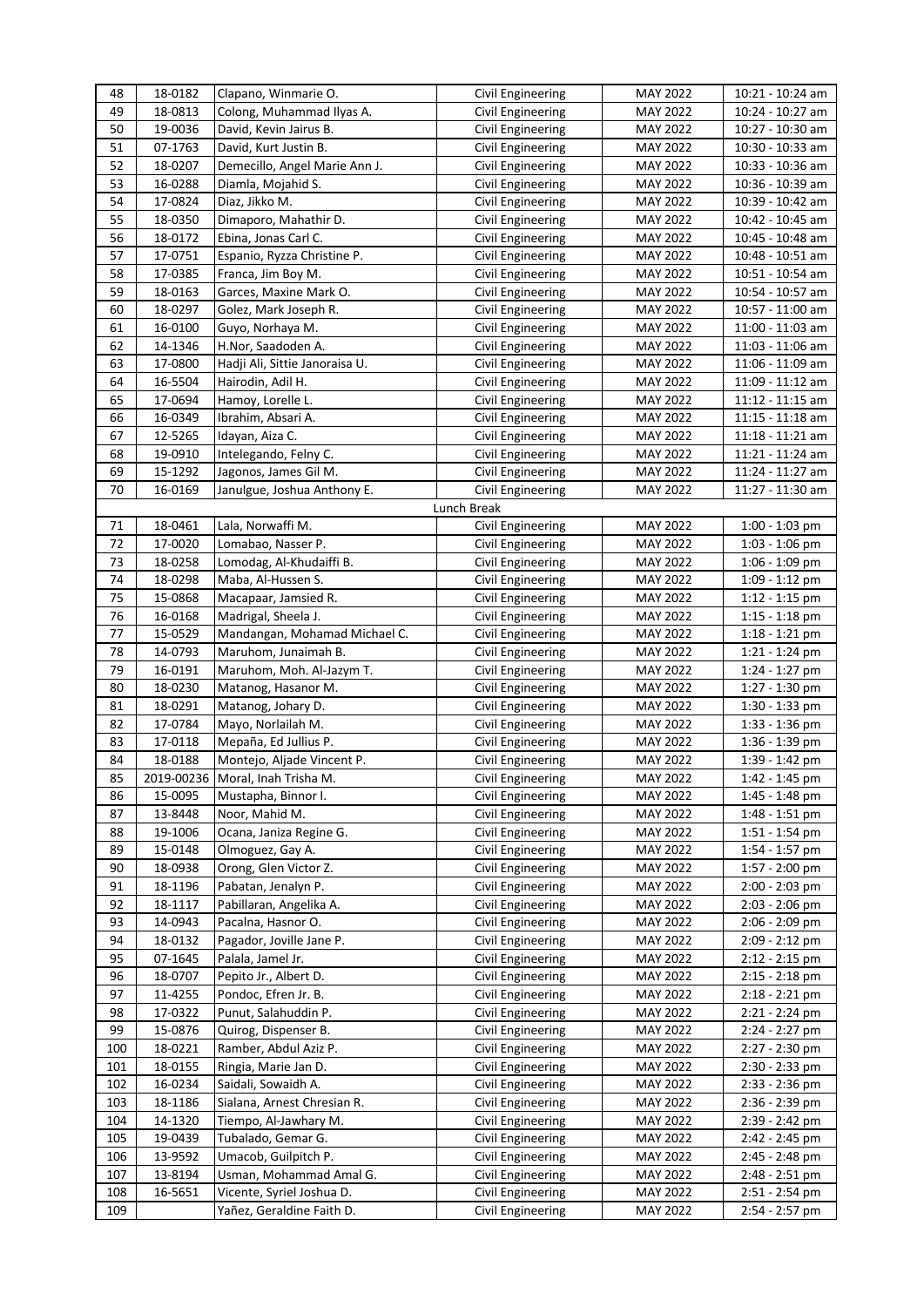| 110 | 15-0143 | Zamoranos, Crisly Mae A.     | Civil Engineering             | MAY 2022        | $2:57 - 3:00$ pm |
|-----|---------|------------------------------|-------------------------------|-----------------|------------------|
| 111 | 19-0783 | Angcog, Cedrick Reil C.      | <b>Mechanical Engineering</b> | DECEMBER 2021   | $3:00 - 3:03$ pm |
| 112 | 19-0787 | Lubguban, Kim C.             | <b>Mechanical Engineering</b> | DECEMBER 2021   | 3:03 - 3:06 pm   |
| 113 | 14-0496 | Margaja, Christian David B.  | <b>Mechanical Engineering</b> | DECEMBER 2021   | $3:06 - 3:09$ pm |
| 114 | 19-0853 | Tiongco, Ralph Ivan C.       | <b>Mechanical Engineering</b> | DECEMBER 2021   | $3:09 - 3:12$ pm |
| 115 | 19-0784 | Tumanda, Joules Rembrandt H. | <b>Mechanical Engineering</b> | DECEMBER 2021   | $3:12 - 3:15$ pm |
| 116 | 13-8343 | Viernes, Khelvin O.          | <b>Mechanical Engineering</b> | DECEMBER 2021   | $3:15 - 3:18$ pm |
| 117 | 18-1171 | Lubguban, Jhon Henry L.      | <b>Mechanical Engineering</b> | MAY 2022        | $3:18 - 3:21$ pm |
| 118 | 18-0589 | Nolasco, Michael Adrian O.   | <b>Mechanical Engineering</b> | MAY 2022        | $3:21 - 3:24$ pm |
| 119 | 19-0219 | Torres, Christian Angelo R.  | <b>Mechanical Engineering</b> | MAY 2022        | $3:24 - 3:27$ pm |
| 120 | 18-1034 | Villareal, Clark C.          | <b>Mechanical Engineering</b> | <b>MAY 2022</b> | 3:27 - 3:30 pm   |
| 121 | 18-1228 | Alfonso, Jane Rica D.        | <b>BEED</b>                   | DECEMBER 2021   | $3:30 - 3:33$ pm |
| 122 | 15-0796 | Ancis, Stephanie R.          | <b>BEED</b>                   | DECEMBER 2021   | $3:33 - 3:36$ pm |
| 123 | 18-1227 | Bucao, Ybravia Jean C.       | <b>BEED</b>                   | DECEMBER 2021   | $3:36 - 3:39$ pm |
| 124 | 17-0319 | Dimasangka, Aina S.          | <b>BEED</b>                   | DECEMBER 2021   | 3:39 - 3:42 pm   |
| 125 | 15-1446 | Romorosa, Galdryn S.         | BEED                          | DECEMBER 2021   | $3:42 - 3:45$ pm |
| 126 | 15-0074 | Sultan, Norjannah M.         | <b>BEED</b>                   | DECEMBER 2021   | $3:45 - 3:48$ pm |
| 127 | 18-0368 | Alili, Nadsmia D.            | <b>BEED</b>                   | MAY 2022        | $3:48 - 3:51$ pm |
| 128 | 18-0235 | Anarig, Nor-alejah P.        | <b>BEED</b>                   | MAY 2022        | $3:51 - 3:54$ pm |
| 129 | 12-5524 | Antipuesto, Maria Liza C.    | <b>BEED</b>                   | MAY 2022        | $3:54 - 3:57$ pm |
| 130 | 18-0319 | Arnan, Mary Grace C.         | <b>BEED</b>                   | MAY 2022        | $3:57 - 4:00$ pm |
| 131 | 18-0310 | Cabaro, Jenan                | <b>BEED</b>                   | MAY 2022        | $4:00 - 4:03$ pm |
| 132 | 18-0342 | Curaza, Sharon Mae C.        | <b>BEED</b>                   | MAY 2022        | 4:03 - 4:06 pm   |
| 133 | 14-1322 | Dimasangca, MARK Anthony D.  | <b>BEED</b>                   | MAY 2022        | 4:06 - 4:09 pm   |
| 134 | 18-0635 | Gamon, Sittie Raine M.       | <b>BEED</b>                   | MAY 2022        | 4:09 - 4:12 pm   |
| 135 | 18-0238 | Guro, Norhanima A.           | <b>BEED</b>                   | MAY 2022        | 4:12 - 4:15 pm   |
| 136 | 18-0362 | Hanafie, Saimah B.           | BEED                          | MAY 2022        | 4:15 - 4:18 pm   |
| 137 | 18-0144 | Jebone, Julia A.             | <b>BEED</b>                   | <b>MAY 2022</b> | 4:18 - 4:21 pm   |
| 138 | 18-0083 | Lawat, Shielo Marie L.       | <b>BEED</b>                   | MAY 2022        | 4:21 - 4:24 pm   |
| 139 | 18-0244 | Lope, Wahida Fahima G.       | <b>BEED</b>                   | MAY 2022        | 4:24 - 4:27 pm   |
| 140 | 18-0840 | Macahibag, Jellie M.         | <b>BEED</b>                   | MAY 2022        | 4:27 - 4:30 pm   |
| 141 | 18-0324 | Maruhom, Nasrifah M.         | BEED                          | MAY 2022        | 4:30 - 4:33 pm   |
| 142 | 18-0683 | Mauna, Nabillah A.           | <b>BEED</b>                   | <b>MAY 2022</b> | 4:33 - 4:36 pm   |
| 143 | 18-0684 | Mauna, Nasibah A.            | <b>BEED</b>                   | MAY 2022        | 4:36 - 4:39 pm   |
| 144 | 15-1363 | Montecalvo, Chamvirlagne T.  | <b>BEED</b>                   | MAY 2022        | 4:39 - 4:42 pm   |
| 145 | 18-0245 | Mulay, Mu'mina A.            | <b>BEED</b>                   | <b>MAY 2022</b> | 4:42 - 4:45 pm   |
| 146 | 18-0434 | Narvasa, Clenmar E.          | <b>BEED</b>                   | MAY 2022        | 4:45 - 4:48 pm   |
| 147 | 18-0104 | Nori, Mohaima P.             | BEED                          | MAY 2022        | 4:48 - 4:51 pm   |
| 148 | 14-0547 | Quianzon, Julia Jane T.      | <b>BEED</b>                   | MAY 2022        | 4:51 - 4:54 pm   |
| 149 | 18-0507 | Regis, Uziel Yve E.          | <b>BEED</b>                   | MAY 2022        | 4:54 - 4:57 pm   |
| 150 | 12-5846 | Salapang, Ann Kimberie A.    | <b>BEED</b>                   | MAY 2022        | 4:57 - 5:00 pm   |

June 30, 2022

| <b>SERIES</b> |                  |                          |                         |                 |                   |
|---------------|------------------|--------------------------|-------------------------|-----------------|-------------------|
| NO.           | <b>ID NUMBER</b> | <b>NAME OF STUDENT</b>   | <b>COURSE AND MAJOR</b> | <b>BATCH</b>    | <b>SCHEDULE</b>   |
| 1             | 15-0938          | Salazar, Angelica Jones  | <b>BEED</b>             | <b>MAY 2022</b> | $8:00 - 8:03$ am  |
| 2             | 18-0203          | Suba, Amrina C.          | <b>BEED</b>             | <b>MAY 2022</b> | $8:03 - 8:06$ am  |
| 3             | 12-5192          | Tanghal, Clair Rizza R.  | <b>BEED</b>             | <b>MAY 2022</b> | $8:06 - 08:09$ am |
| 4             | 18-0103          | Tantao, Adelah M.        | <b>BEED</b>             | <b>MAY 2022</b> | $8:09 - 08:12$ am |
| 5             | 18-0594          | Tawantawan, Aslimah M.   | <b>BEED</b>             | <b>MAY 2022</b> | $8:12 - 08:15$ am |
| 6             | 18-0217          | Zosa, Jessa Mae C.       | <b>BEED</b>             | <b>MAY 2022</b> | $8:15 - 8:18$ am  |
| 7             | 16-0536          | Ali, Isnairah D.         | <b>BSED-English</b>     | DECEMBER 2021   | $8:18 - 8:21$ am  |
| 8             | 15-0077          | Apalla, Mary Grace L.    | <b>BSED-Filipino</b>    | DECEMBER 2021   | $8:21 - 8:24$ am  |
| 9             | 16-0430          | Balowing, Delona P.      | <b>BSED-English</b>     | DECEMBER 2021   | $8:24 - 8:27$ am  |
| 10            | 17-0268          | Bohol, Ghicel M.         | <b>BSED-English</b>     | DECEMBER 2021   | $8:27 - 8:30$ am  |
| 11            | 12-5640          | Distrito, Honey Grace J. | <b>BSED-English</b>     | DECEMBER 2021   | $8:30 - 8:33$ am  |
| 12            | 16-0107          | Ebreo, Cyrell S.         | <b>BSED-English</b>     | DECEMBER 2021   | $8:33 - 8:36$ am  |
| 13            | 16-5485          | Eluna, Ronnie Jay M.     | <b>BSED-English</b>     | DECEMBER 2021   | $8:36 - 8:39$ am  |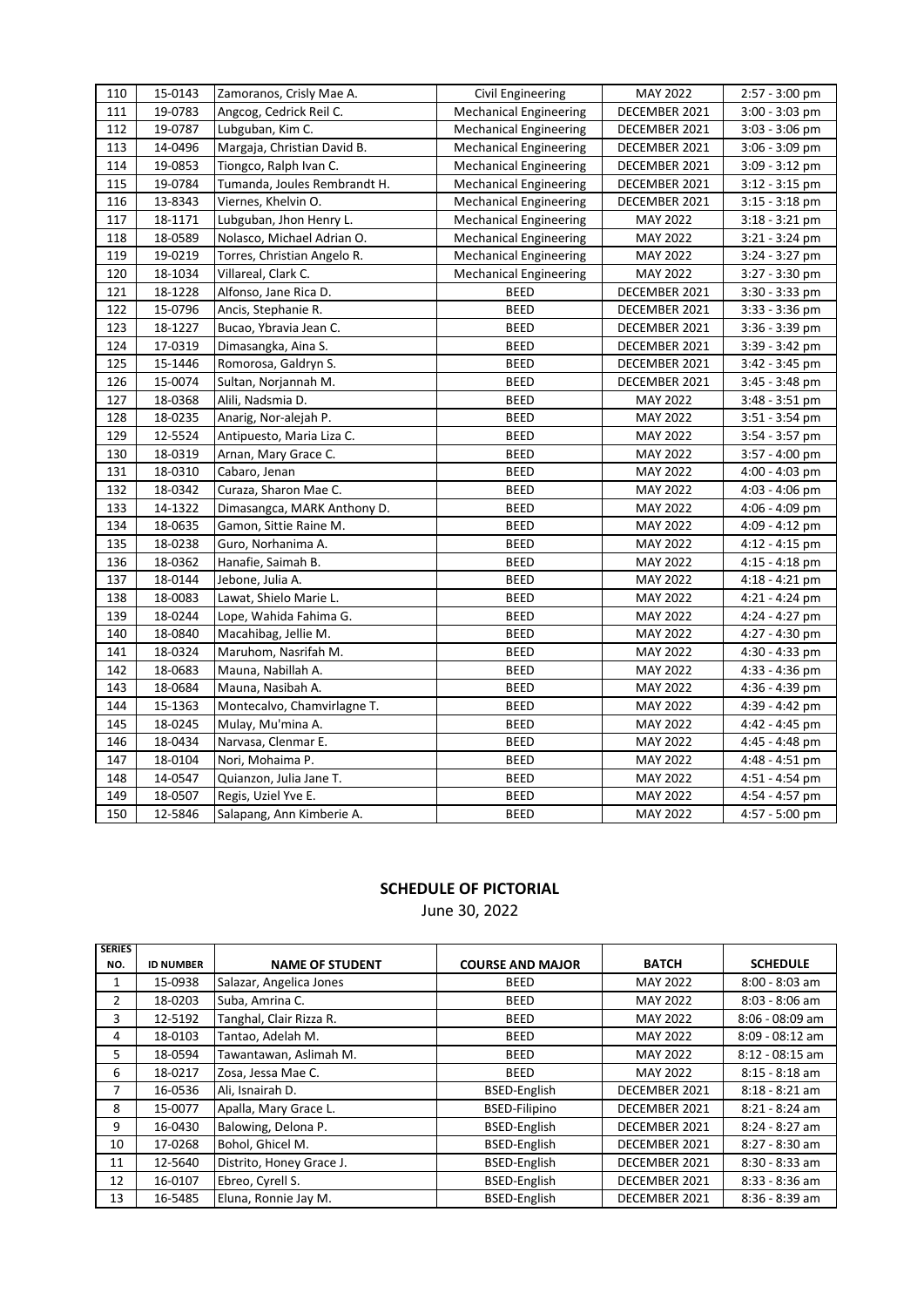| 14          | 15-0776    | Generalao, Lady Miles A.      | <b>BSED-English</b>         | DECEMBER 2021   | 8:39 - 8:42 am     |  |  |  |
|-------------|------------|-------------------------------|-----------------------------|-----------------|--------------------|--|--|--|
| 15          | 15-0612    | Hadji Salih, Nashiba N.       | <b>BSED-English</b>         | DECEMBER 2021   | 8:42 - 8:45 am     |  |  |  |
| 16          | 17-0704    | H.Rakim, Jahara M.            | <b>BSED-Filipino</b>        | DECEMBER 2021   | 8:45 - 8:48 am     |  |  |  |
| 17          | 16-0405    | Lapuz, Sherry Love S.         | <b>BSED-English</b>         | DECEMBER 2021   | 8:48 - 8:51 am     |  |  |  |
| 18          | 16-0326    | Linggasa, Recel G.            | <b>BSED-English</b>         | DECEMBER 2021   | 8:51 - 8:54 am     |  |  |  |
| 19          | 16-0439    | Lomonsod, Sarrah Joy S.       | <b>BSED-English</b>         | DECEMBER 2021   | 8:54 - 8:57 am     |  |  |  |
| 20          | 17-0392    | Malagum, Mary Grace N.        | <b>BSED-English</b>         | DECEMBER 2021   | 8:57 - 9:00 am     |  |  |  |
| 21          | 17-0220    | Obina, Ryan Dan C.            | <b>BSED-English</b>         | DECEMBER 2021   | $9:00 - 9:03$ am   |  |  |  |
| 22          | 16-0116    | Padayao, Roely G.             | <b>BSED-English</b>         | DECEMBER 2021   | 9:03 - 9:06 am     |  |  |  |
| 23          | 15-0590    | Tanuron, Kimward L.           | BSED-English                | DECEMBER 2021   | 9:06 - 9:09 am     |  |  |  |
| 24          | 16-0110    | Tominaman, Jonairah Q.        | <b>BSED-English</b>         | DECEMBER 2021   | 9:09 - 9:12 am     |  |  |  |
| 25          | 16-5620    | Vente, Edward Jr. N.          | <b>BSED-English</b>         | DECEMBER 2021   | $9:12 - 9:15$ am   |  |  |  |
| 26          | 19-0341    | Datudacula, Diana B.          | <b>TCP</b>                  | DECEMBER 2021   | 9:15 - 9:18 am     |  |  |  |
| 27          | 17-0750    | Ababan, Jayno E.              | <b>BSED-English</b>         | <b>MAY 2022</b> | 9:18 - 9:21 am     |  |  |  |
| 28          | 17-0102    | Albia, Ivy J.                 | <b>BSED-Filipino</b>        | <b>MAY 2022</b> | 9:21 - 9:24 am     |  |  |  |
| 29          | 18-0409    | Alimusa, Aslainie M.          | <b>BSED-Filipino</b>        | <b>MAY 2022</b> | 9:24 - 9:27 am     |  |  |  |
| 30          | 16-0380    | Aquino, Abbigail O.           | <b>BSED-Filipino</b>        | <b>MAY 2022</b> | 9:27 - 9:30 am     |  |  |  |
| 31          | 16-0488    | Araiz, Meraflor M.            | <b>BSED-Filipino</b>        | <b>MAY 2022</b> | $9:30 - 9:33$ am   |  |  |  |
| 32          | 17-0460    | Bagumbaran, Tarhatah A.       | BSED-English                | <b>MAY 2022</b> | $9:33 - 9:36$ am   |  |  |  |
| 33          | 17-0758    | Barani, Jamalia M.            | BSED-English                | <b>MAY 2022</b> | $9:36 - 9:39$ am   |  |  |  |
| 34          | 15-0265    | Bongcarawan, Salima M.        | <b>BSED-Filipino</b>        | <b>MAY 2022</b> | 9:39 - 9:42 am     |  |  |  |
| 35          | 18-0227    | Cauntongan, Saliha S.         | <b>BSED-Filipino</b>        | <b>MAY 2022</b> | 9:42 - 9:45 am     |  |  |  |
| 36          | 18-0472    | Collantes, Charlene E.        | <b>BSED-Filipino</b>        | <b>MAY 2022</b> | 9:45 - 9:48 am     |  |  |  |
| 37          | 18-0266    | Dibangkitun, Hayranie D.      | <b>BSED-English</b>         | <b>MAY 2022</b> | 9:48 - 9:51 am     |  |  |  |
| 38          | 18-0407    | Dida-agun, Haniyah R.         | <b>BSED-English</b>         | MAY 2022        | $9:51 - 9:54$ am   |  |  |  |
| 39          | 18-0395    | Dinsay, Jhuvisa M.            | <b>BSED-Filipino</b>        | <b>MAY 2022</b> | 9:54 - 9:57 am     |  |  |  |
| 40          | 17-0286    | Edrozo, Rica Mae L.           | <b>BSED-English</b>         | MAY 2022        | 9:57 - 10:00 am    |  |  |  |
| 41          | 18-0901    | Gabuya, Ron Niel O.           | <b>BSED-Filipino</b>        | <b>MAY 2022</b> | 10:00 - 10:03 am   |  |  |  |
| 42          | 18-0694    | Gorigao, Soraya M.            | <b>BSED-English</b>         | MAY 2022        | 10:03 - 10:06 am   |  |  |  |
| 43          | 13-9090    | Imam, Nermin M.               | <b>BSED-English</b>         | <b>MAY 2022</b> | 10:06 - 10:09 am   |  |  |  |
| 44          | 17-0274    | Jaain, Mujahida J.            | <b>BSED-Filipino</b>        | <b>MAY 2022</b> | 10:09 - 10:12 am   |  |  |  |
| 45          | 18-0128    | Jamail, Norlainie M.          | <b>BSED-English</b>         | <b>MAY 2022</b> | $10:12 - 10:15$ am |  |  |  |
| 46          | 17-0581    | Labasano, Jiege A.            | <b>BSED-Filipino</b>        | <b>MAY 2022</b> | $10:15 - 10:18$ am |  |  |  |
| 47          | 18-0216    | Laurente, Hazel M.            | <b>BSED-Filipino</b>        | <b>MAY 2022</b> | $10:18 - 10:21$ am |  |  |  |
| 48          | 17-0170    | Lim, Lorie Nniss V.           | <b>BSED-Mathematics</b>     | MAY 2022        | 10:21 - 10:24 am   |  |  |  |
| 49          | 18-0606    | Macabuat, Norhaila M.         | <b>BSED-Filipino</b>        | MAY 2022        | 10:24 - 10:27 am   |  |  |  |
| 50          | 16-0523    | Macarimbang, Faramela A.      | <b>BSED-English</b>         | MAY 2022        | 10:27 - 10:30 am   |  |  |  |
| 51          | 18-0125    | Magsayo, Vanessa Claire D.    | BSED-English                | MAY 2022        | 10:30 - 10:33 am   |  |  |  |
| 52          | 15-1350    | Manalao, Nishrin D.           | <b>BSED-Mathematics</b>     | <b>MAY 2022</b> | 10:33 - 10:36 am   |  |  |  |
| 53          | 18-0307    | Mangondato, Racma I.          | <b>BSED-English</b>         | MAY 2022        | 10:36 - 10:39 am   |  |  |  |
| 54          | 18-0517    | Mangontra, Walida M.          | <b>BSED-Filipino</b>        | <b>MAY 2022</b> | 10:39 - 10:42 am   |  |  |  |
| 55          | 18-0965    | Maradial, Almahar L.          | <b>BSED-Filipino</b>        | MAY 2022        | 10:42 - 10:45 am   |  |  |  |
| 56          | 15-0007    | Maruhom, Norhabiba C.         | <b>BSED-Filipino</b>        | MAY 2022        | 10:45 - 10:48 am   |  |  |  |
| 57          | 15-0849    | Maulas, Cristy A.             | <b>BSED-Filipino</b>        | MAY 2022        | 10:48 - 10:51 am   |  |  |  |
| 58          | 18-0150    | Mauyag, Saira Jamaica S.      | <b>BSED-English</b>         | MAY 2022        | 10:51 - 10:54 am   |  |  |  |
| 59          | 16-5590    | Merano, Miralyn S.            | <b>BSED-Filipino</b>        | MAY 2022        | 10:54 - 10:57 am   |  |  |  |
| 60          | 15-0543    | Mutto, Jamalodin B.           | <b>BSED-English</b>         | MAY 2022        | 10:57 - 11:00 am   |  |  |  |
| 61          | 16-5508    | Nale, Jean Rose Glendel S.    | <b>BSED-Filipino</b>        | MAY 2022        | 11:00 - 11:03 am   |  |  |  |
| 62          | 17-0109    | Olbenario, Judy Ann L.        | <b>BSED-Mathematics</b>     | <b>MAY 2022</b> | 11:03 - 11:06 am   |  |  |  |
| 63          | 18-0905    | Paculba, Amor B.              | <b>BSED-Filipino</b>        | MAY 2022        | 11:06 - 11:09 am   |  |  |  |
| 64          | 18-0473    | Pasague, Diamon M.            | <b>BSED-Filipino</b>        | MAY 2022        | 11:09 - 11:12 am   |  |  |  |
| 65          | 16-0532    | Requina, Rosy Jynne L.        | <b>BSED-English</b>         | MAY 2022        | 11:12 - 11:15 am   |  |  |  |
| 66          | 17-0489    | Ruelos, Rella Victoria L.     | <b>BSED-English</b>         | MAY 2022        | $11:15 - 11:18$ am |  |  |  |
| 67          | 18-0550    | Sobredo, Mary Lory Elberthine | <b>BSED-English</b>         | MAY 2022        | $11:18 - 11:21$ am |  |  |  |
| 68          | 17-0320    | Taib, Aliahnoor M.            | <b>BSED-English</b>         | MAY 2022        | 11:21 - 11:24 am   |  |  |  |
| 69          | 18-0345    | Wasquin, Maila D.             | <b>BSED-Filipino</b>        | <b>MAY 2022</b> | 11:24 - 11:27 am   |  |  |  |
| Lunch Break |            |                               |                             |                 |                    |  |  |  |
| 70          | 17-0707    | Alfanta, Ivy G.               | Master of Arts in Education | DECEMBER 2021   | 1:00 - 1:03 pm     |  |  |  |
| 71          | 19-1036    | Amarga, Mary Joy D.           | Master of Arts in Education | DECEMBER 2021   | 1:03 - 1:06 pm     |  |  |  |
| 72          | 2019-00124 | Amindato, Mosmira A.          | Master of Arts in Education | DECEMBER 2021   | 1:06 - 1:09 pm     |  |  |  |
| 73          | 19-1173    | Ater, Nikko B.                | Master of Arts in Education | DECEMBER 2021   | $1:09 - 1:12$ pm   |  |  |  |
| 74          | 2019-00285 | Balang, Alanisa S.            | Master of Arts in Education | DECEMBER 2021   | $1:12 - 1:15$ pm   |  |  |  |
| 75          | 14-1485    | Baylon, Jeaniel Joy A.        | Master of Arts in Education | DECEMBER 2021   | $1:15 - 1:18$ pm   |  |  |  |
|             |            |                               |                             |                 |                    |  |  |  |